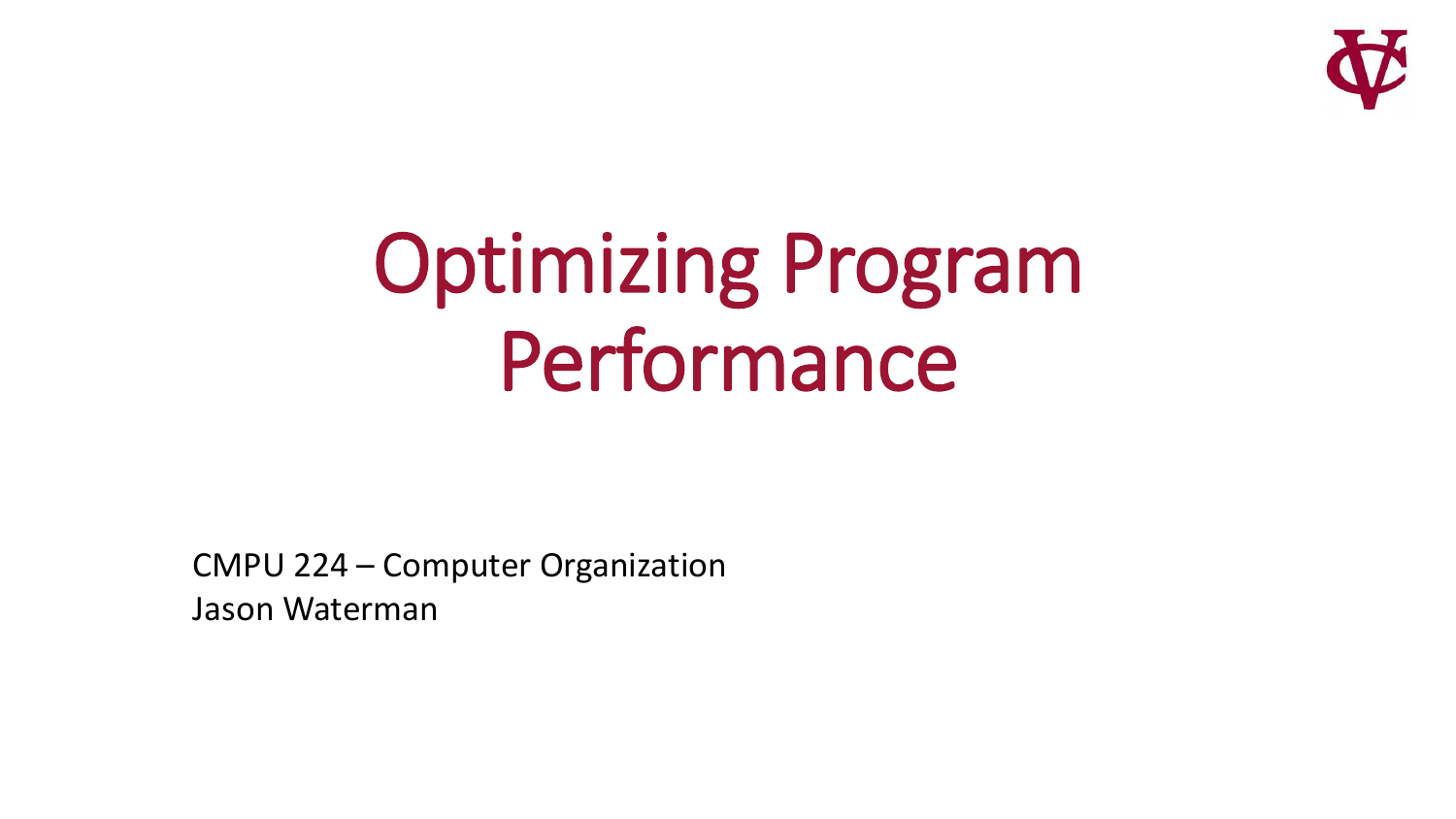#### Benchmark Example: Abstract Data Type for Vectors



```
/* data structure for vectors */
typedef struct {
   size t len;
   data t *data;
} vec;
```


#### •Data Types

- Use different declarations for data t
- int
- long
- float
- double

```
\sqrt{\tau} retrieve vector element and store at val \tau/2/* return 1 if successful, 0 otherwise */int get vec element(*vec v, size t idx, data t *val) {
    if (idx >= v->len) {
         return 0;
    }
    *val = v - >data[idx];
    return 1;
}
```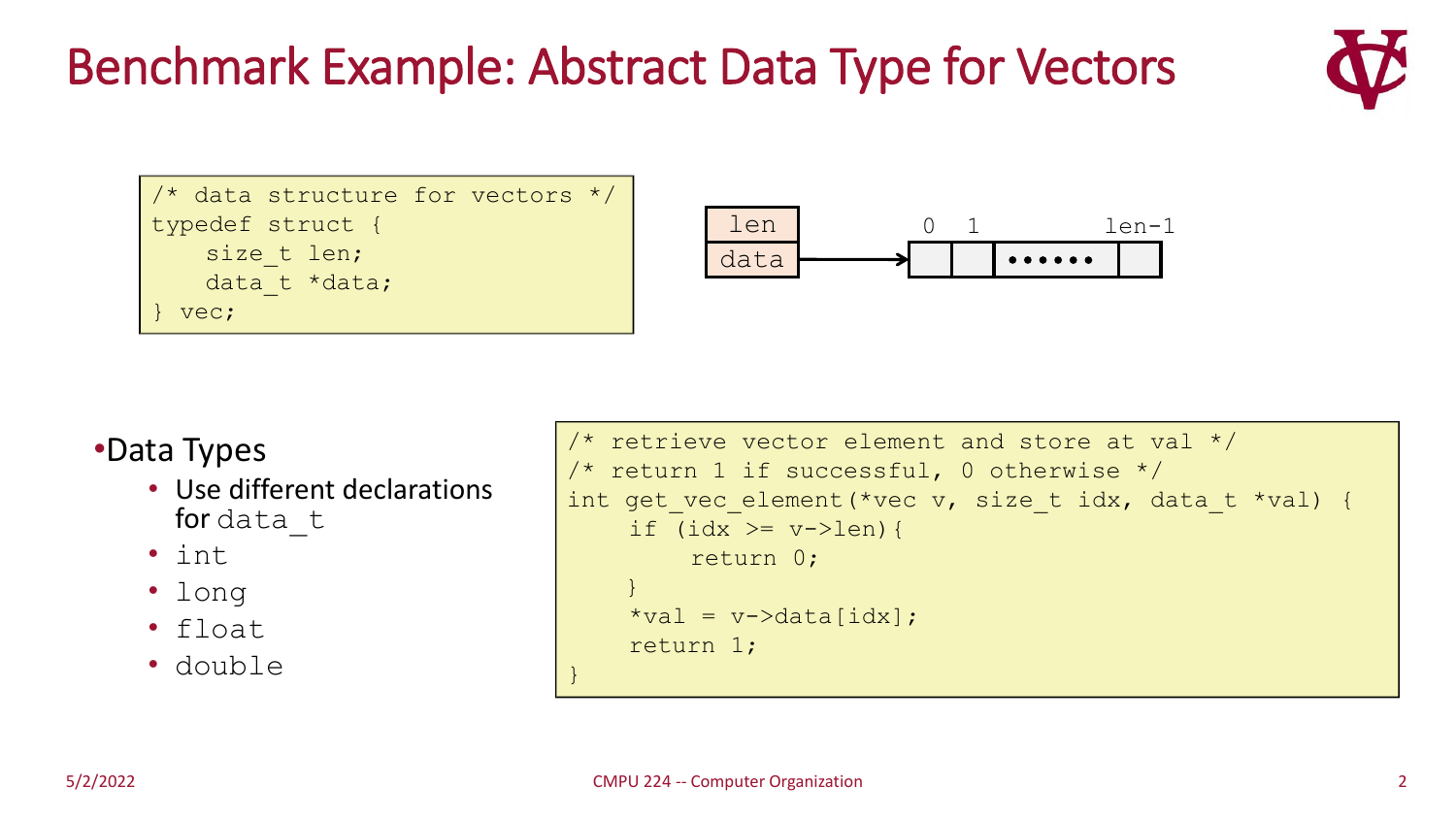# Benchmark Computation

```
void combine1(vec_ptr v, data_t *dest) {
    long int i;
    \stardest = IDENT;
    for (i = 0; i < vec length(v); i++) {
       data t val;
       get vec element(v, i, &val);
       *dest = *dest OP val;
    }
}
```


Compute sum or product of vector elements

#### •Data Types

- Use different declarations for data t
- int
- long
- float
- double

#### •Operations

- Use different definitions of OP and IDENT
- $+ / 0$
- $\bullet \; * \; / \; 1$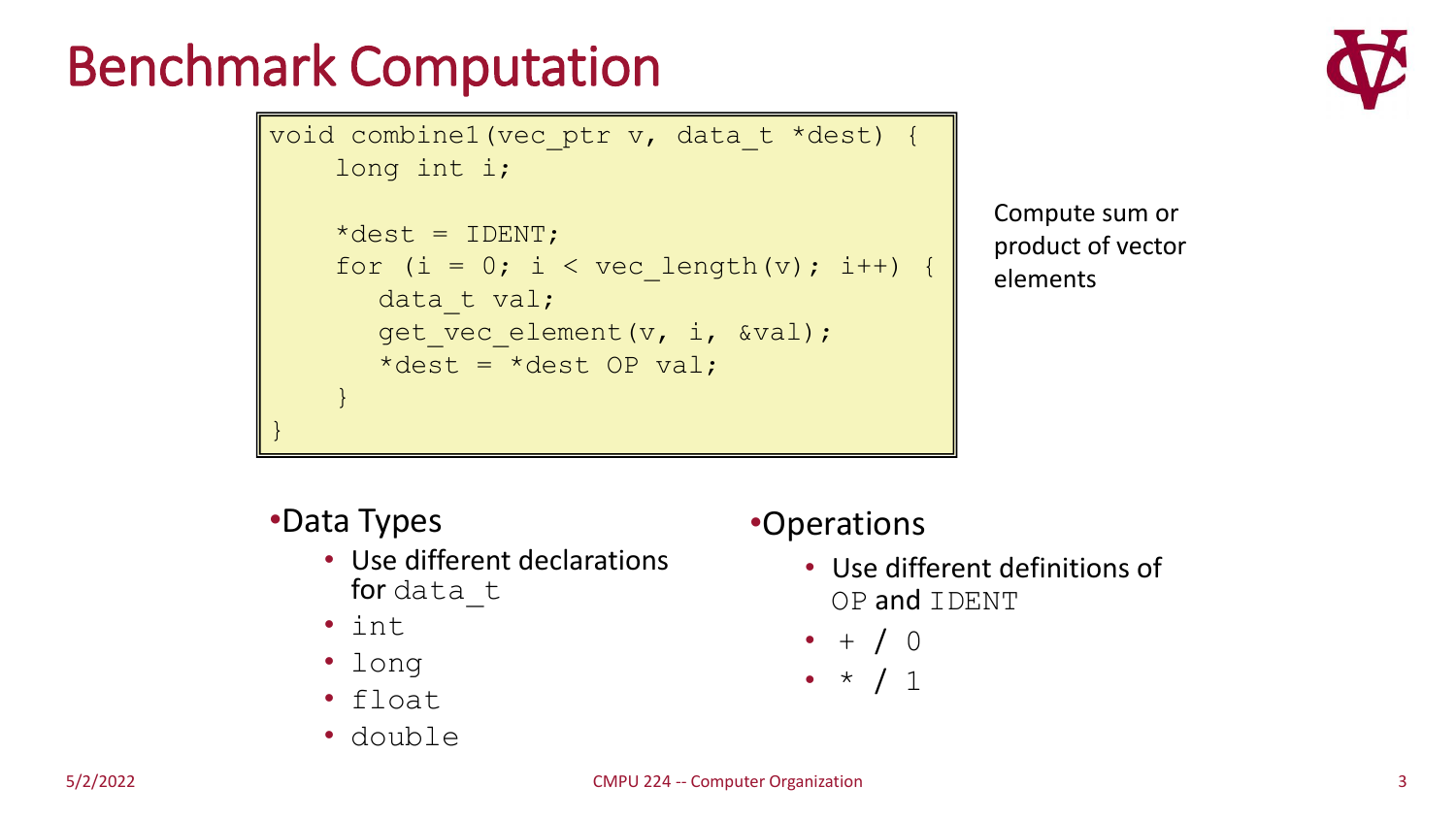### Cycles Per Element (CPE)

- Convenient way to express performance of program that operates on vectors or lists
- Length  $= n$
- In our case: CPE = cycles per OP
- $\bullet$  T = CPE $*$ n + Overhead
	- CPE is slope of line



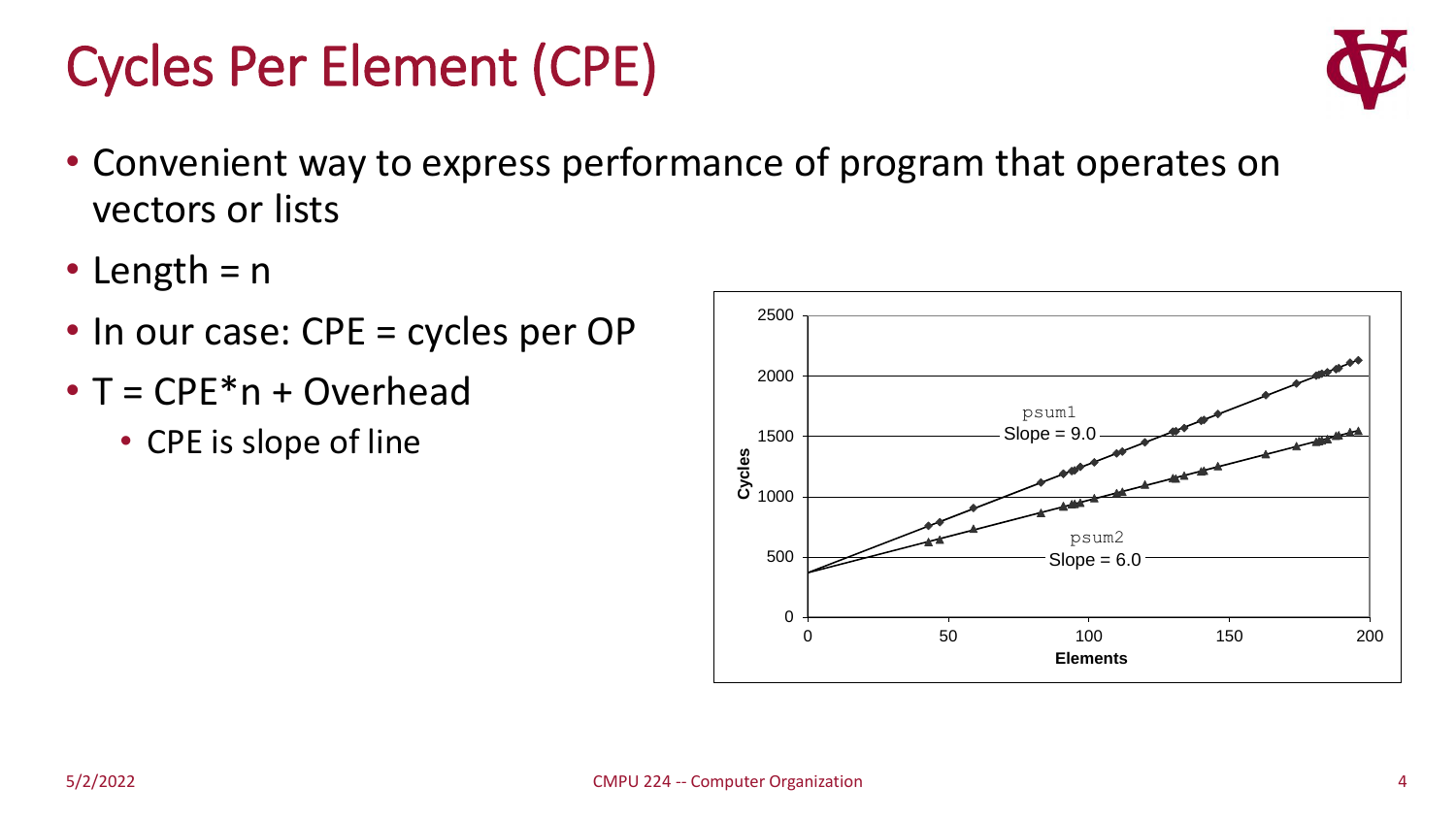#### Benchmark Performance

```
void combine1(vec_ptr v, data_t *dest) {
    long int i;
    \stardest = IDENT;
    for (i = 0; i < vec length(v); i++) {
        data t val;
        get vec element(v, i, &val);
        *dest = *dest OP val;
    }
}
```


Compute sum or product of vector elements

| <b>Method</b>               | <b>Integer</b> |             | <b>Double FP</b> |             |  |
|-----------------------------|----------------|-------------|------------------|-------------|--|
| <b>Operation</b>            | <b>Add</b>     | <b>Mult</b> | <b>Add</b>       | <b>Mult</b> |  |
| <b>Combine1</b> unoptimized | 22.68          | 20.02       | 19.98            | 20.18       |  |
| Combine1-01                 | 10.12          | 10.12       | 10.17            | 11.14       |  |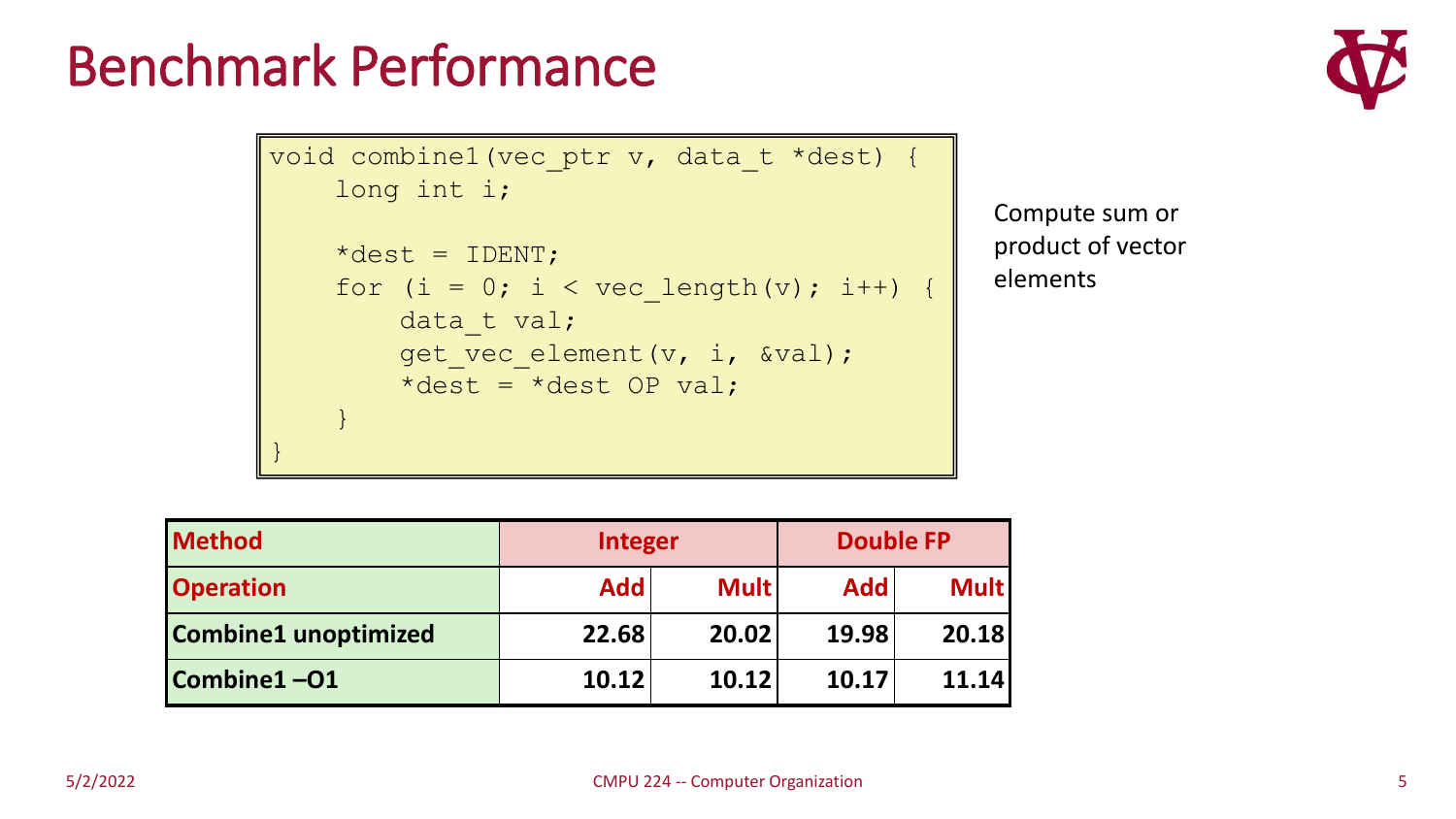# Eliminating Loop Inefficiencies

- Move call to vec\_length outside of loop
- This is called code motion

```
/* Move call to vec length out of loop */
void combine2(vec_ptr v, data_t *dest) {
    long i;
    long length = vec length(v);
    \stardest = IDENT;
    for (i = 0; i < length; i++) {
        data t val;
        get vec element(v, i, \&val);
        *dest = *dest OP val;
    }
}
```

| <b>Method</b>    | <b>Integer</b>            |       |            | <b>Double FP</b> |
|------------------|---------------------------|-------|------------|------------------|
| <b>Operation</b> | <b>Mult</b><br><b>Add</b> |       | <b>Add</b> | <b>Mult</b>      |
| Combine1         | 10.12                     | 10.12 | 10.17      | 11.14            |
| Combine2         | 7.02                      | 9.03  | 9.02       | 11.03            |

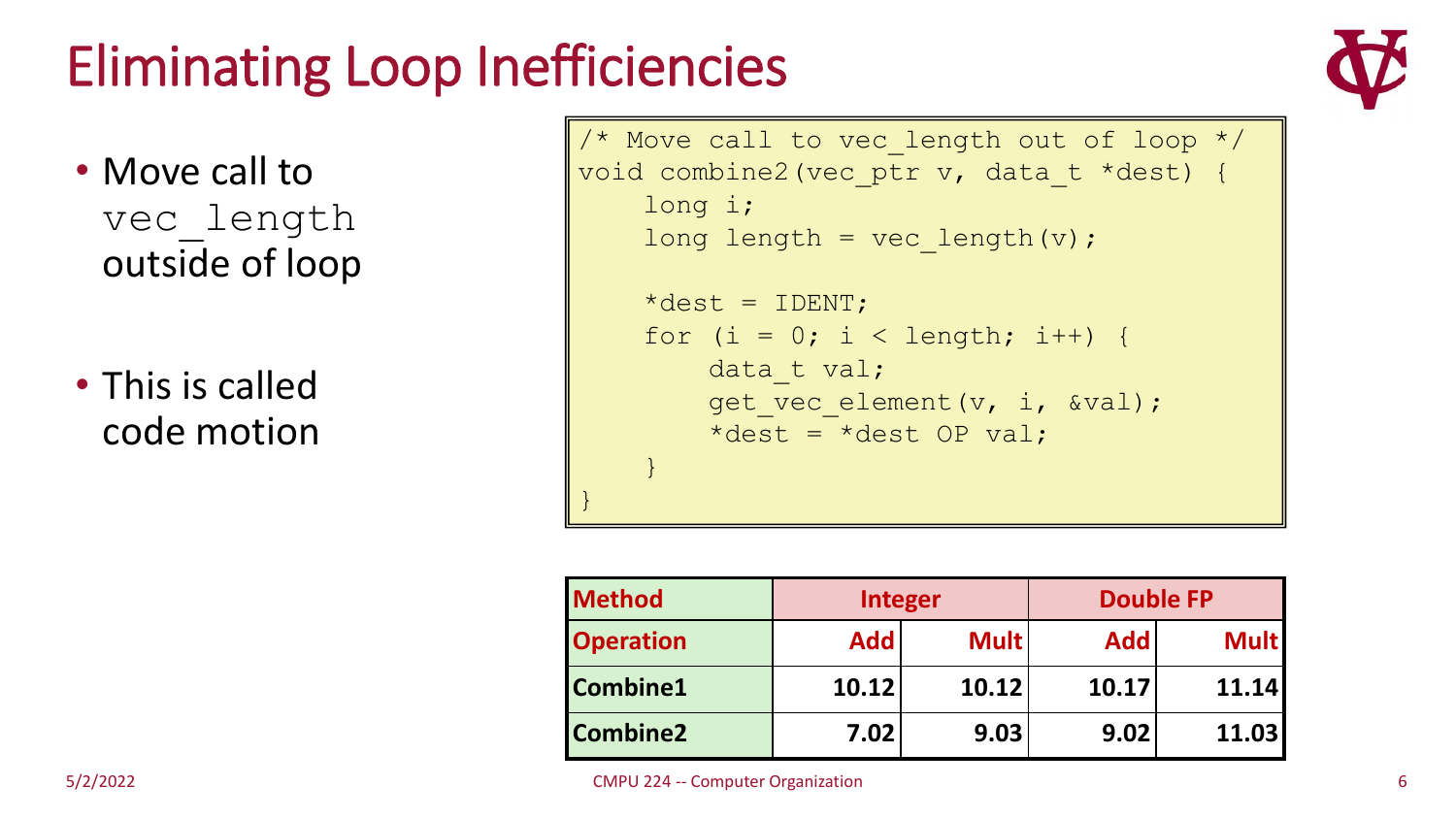# Reducing Procedure Calls

- get vec start returns the starting address of the data array
	- This breaks the abstraction barrier!
- Remove call to get vec element
- We are no longer doing bounds checking
- No effect on performance
	- Other operations are the bottleneck
- Will help us later when we remove these bottlenecks

```
/* Direct access to vector data*/
void combine3(vec ptr v, data t *dest) {
    long i;
    long length = vec length(v);
    data t *data = get vec start(v)
     \stardest = IDENT;
    for (i = 0; i < length; i++) {
```
\*dest = \*dest OP data[i];

| <b>Method</b>    | <b>Integer</b>            |      | <b>Double FP</b>  |             |
|------------------|---------------------------|------|-------------------|-------------|
| <b>Operation</b> | <b>Add</b><br><b>Mult</b> |      | <b>Add</b>        | <b>Mult</b> |
| <b>Combine2</b>  | 7.02 <sub>1</sub>         | 9.03 | 9.02 <sub>1</sub> | 11.03       |
| <b>Combine3</b>  | 7.17                      | 9.02 | 9.02              | 11.03       |

}

}

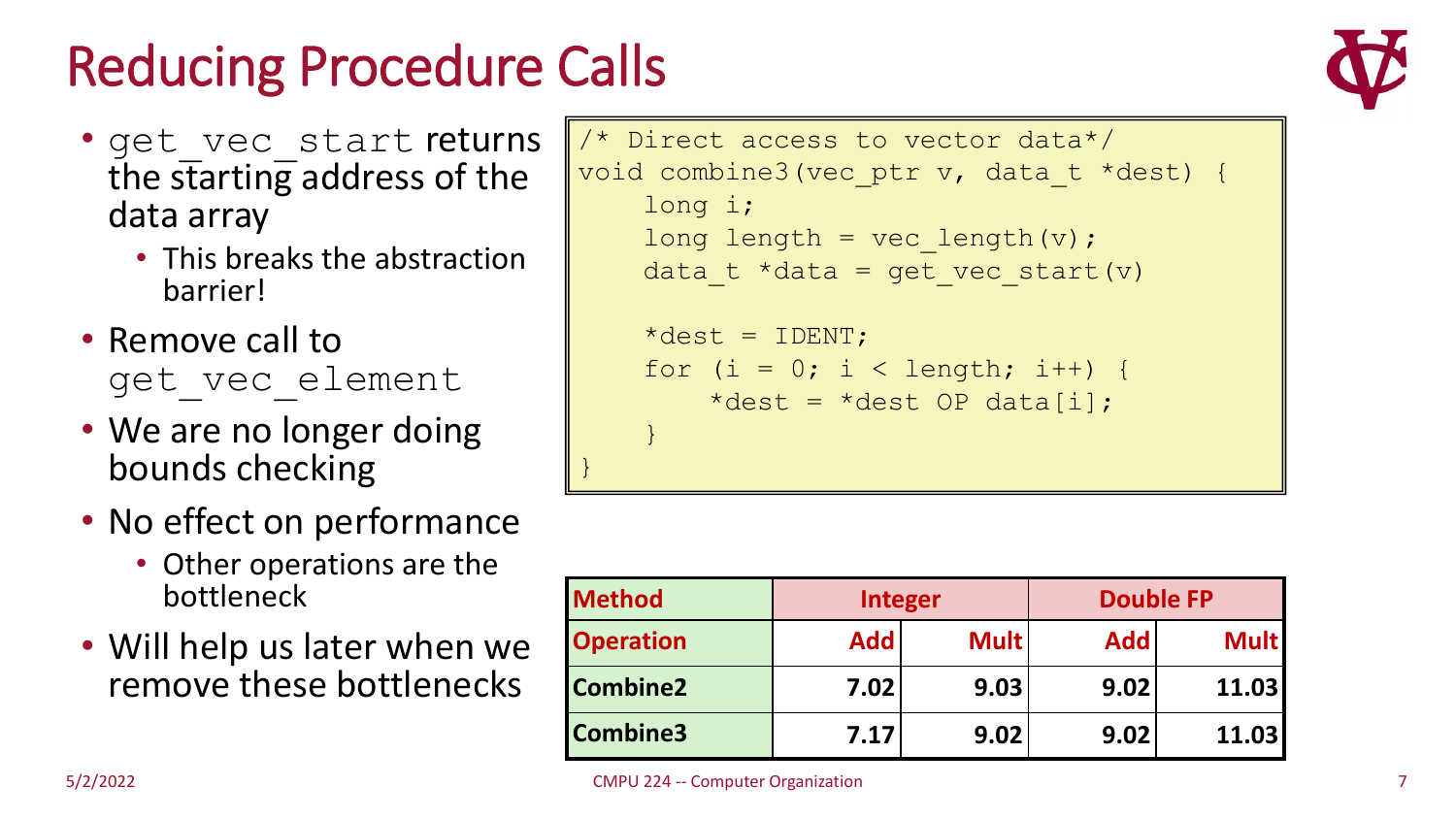# Eliminating Unneeded Memory References

}

}

- Disassembly of inner loop for integer addition
- One memory read and one memory write per cycle
- But \*dest doesn't need to be updated till the end of the loop

```
void combine3(vec ptr v, data t *dest) {
    long i;
    long length = vec length(v);
    data t *data = get vec start(v)
    \stardest = IDENT;
    for (i = 0; i < length; i++) {
```
\*dest = \*dest OP data[i];

```
.L3: # i in %rdx, length in %rbp, data in %rax
cmpq %rbp, %rdx # i:length
jge .L1 # jump to end of loop
movq (%rax,%rdx,8), %rcx # read data[i]
addq %rcx, (%rbx) # write *dest
addq $1, %rdx # i++
jmp .L3
.L1:
```
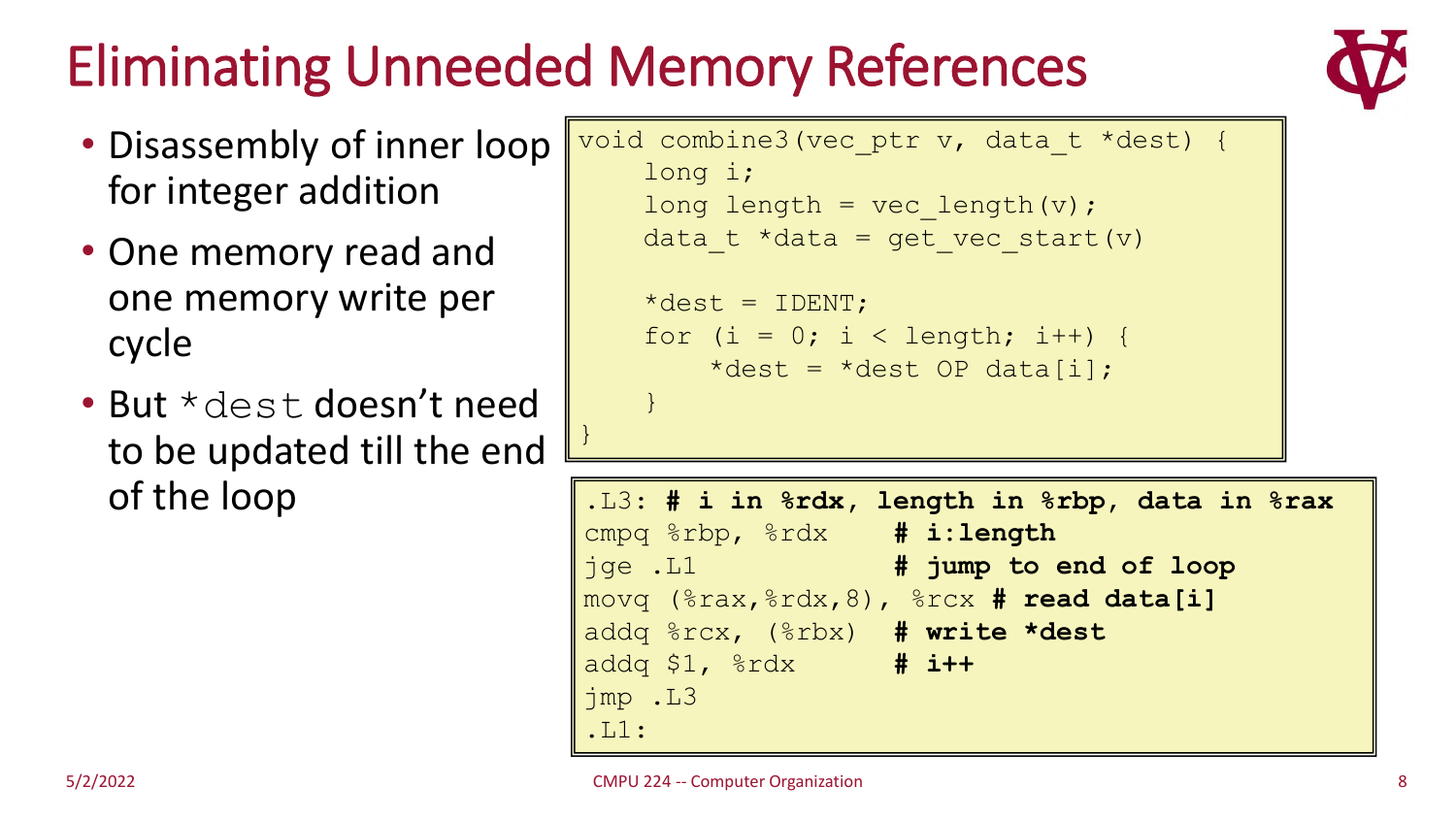# Accumulate result in temporary



```
void combine4(vec ptr v, data t *dest) {
                                              long i;
                                              long length = vec length(v);
                                              data t *data = get vec start(v)
                                              data t = acc;for (i = 0; i < length; i++) {
                                                  acc = acc OP data[i];}
                                              *dest = acc;
                                          }
void combine3(vec_ptr v, data_t *dest) {
   long i;
   long length = vec length(v);
   data t *data = get vec start(v)
   \stardest = IDENT;
   for (i = 0; i < length; i++) {
       *dest = *dest OP data[i];
    }
}
                                          L3: # data in %rax, i in %rdx, acc in %rcx
                                          cmpq %rbp, %rdx # i:length
                                          jge .L1 # jump to end of loop
                                          addq (%rax,%rdx,8), %rcx # acc += data[i]
                                          addq $1, %rdx # i++
                                          jmp .L3
                                          .L1:
                                          addq %rcx, (%rbx) # write *dest
.L3: # i in %rdx, data in %rax
cmpq %rbp, %rdx # i:length
jge .L1 # jump to end of loop
movq (%rax,%rdx,8), %rcx # read data[i]
addq %rcx, (%rbx) # write *dest
addq $1, %rdx # i++
jmp .L3
.L1:
```
• Reduce to only one memory read per element using a temporary variable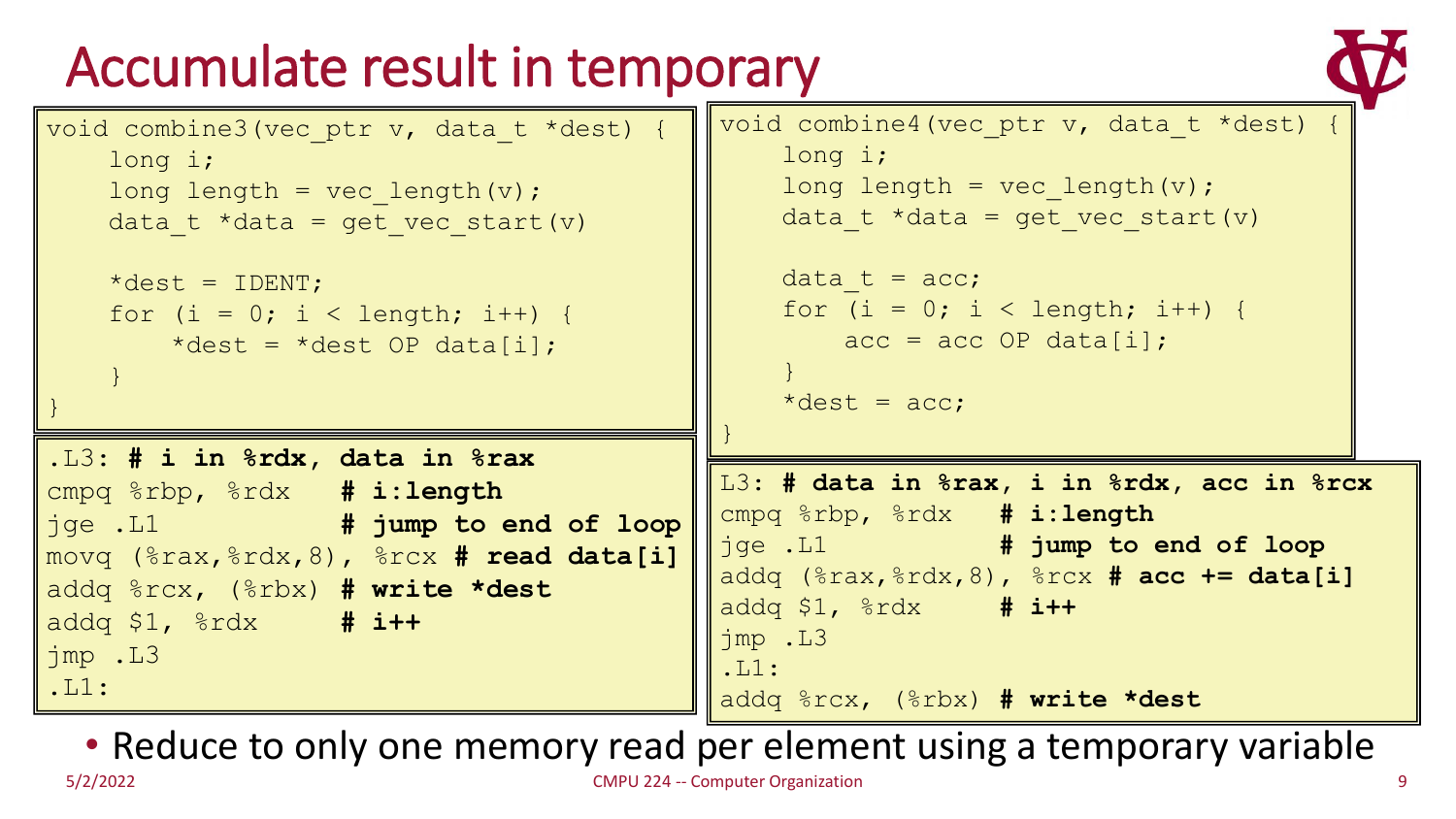# Accumulate result in temporary



| void combine3 (vec ptr v, data t *dest) {                                       | void combine4 (vec ptr v, data t *dest) {                                                        |
|---------------------------------------------------------------------------------|--------------------------------------------------------------------------------------------------|
| $long$ $i$ ;                                                                    | $long$ $i$ ;                                                                                     |
| $long$ length = vec length (v) ;                                                | $long$ length = vec length(v);                                                                   |
| data t *data = get vec start $(v)$                                              | data t *data = get vec start $(v)$                                                               |
| *dest = IDENT;<br>for $(i = 0; i < length; i++)$ {<br>*dest = *dest OP data[i]; | data $t = acc;$<br>for $(i = 0; i < length; i++)$ {<br>$acc = acc OP data[i];$<br>*dest = $acc;$ |

- Why doesn't the compiler perform this transformation automatically?
	- **Memory aliasing**
	- The dest could be one of the elements in the vector (e.g., the last element)
		- combine3 and combine4 could have different results in this case
	- Using a temporary register tells the compiler not to check for memory aliasing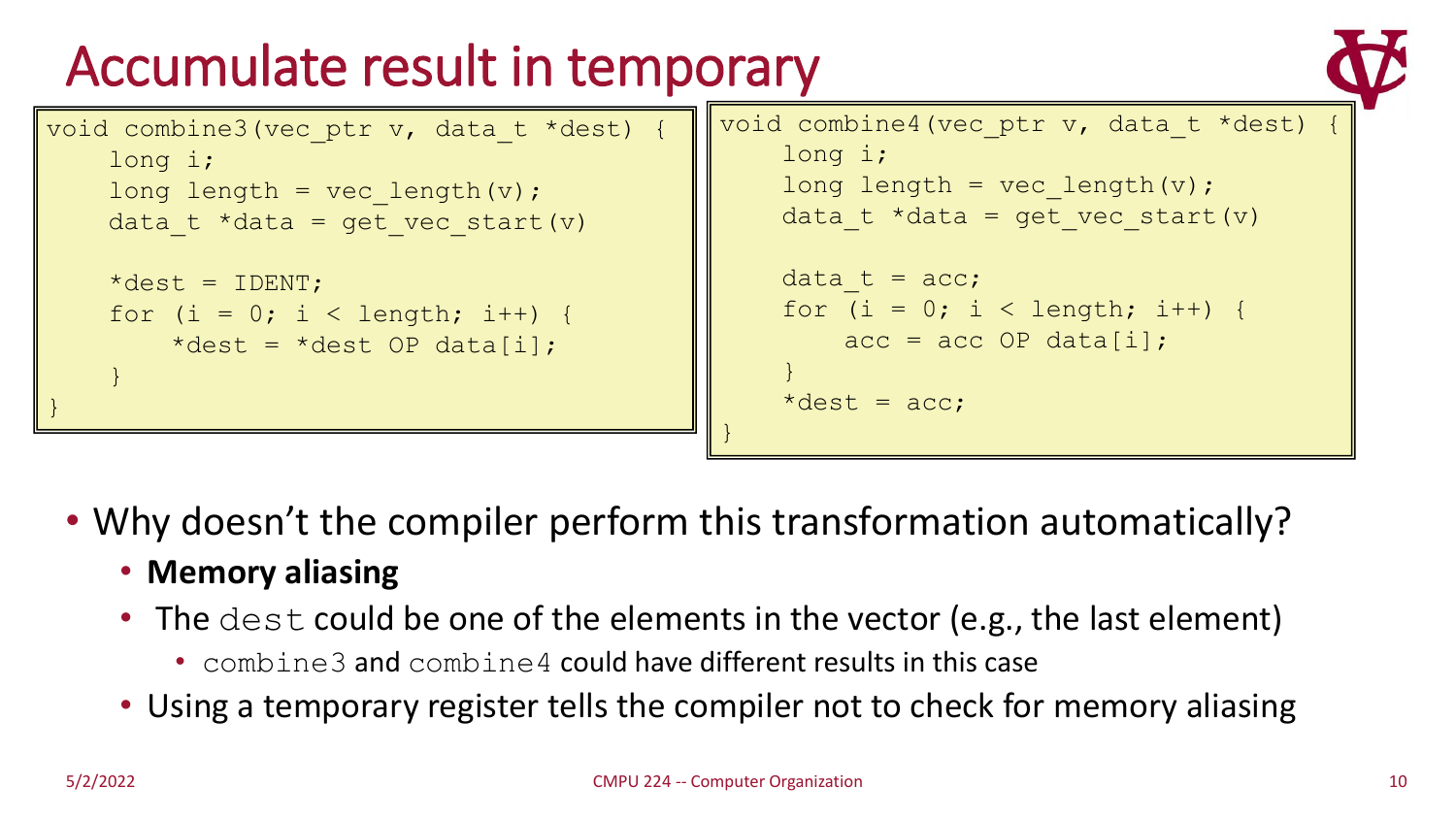# Effect of Basic Optimizations

- 4x to 18x improvement over original unoptimized code
- To seek better performance, we must consider optimizations that exploit the *microarchitecture* of the processor
	- Code tuned for a specific processor

```
void combine4(vec ptr v, data t *dest) {
    long i;
    long length = vec length(v);
    data t *data = get vec start(v)
    data t = acc;for (i = 0; i < length; i++) {
        acc = acc OP data[i];}
    *dest = acc;}
```

| <b>Method</b>               | <b>Integer</b> |             | <b>Double FP</b> |             |
|-----------------------------|----------------|-------------|------------------|-------------|
| <b>Operation</b>            | <b>Add</b>     | <b>Mult</b> | <b>Add</b>       | <b>Mult</b> |
| <b>Combine1 Unoptimized</b> | 22.68          | 20.02       | 19.98            | 20.18       |
| <b>Combine3</b>             | 7.17           | 9.02        | 9.02             | 11.03       |
| <b>Combine4</b>             | 1.27           | 3.01        | 3.01             | 5.01        |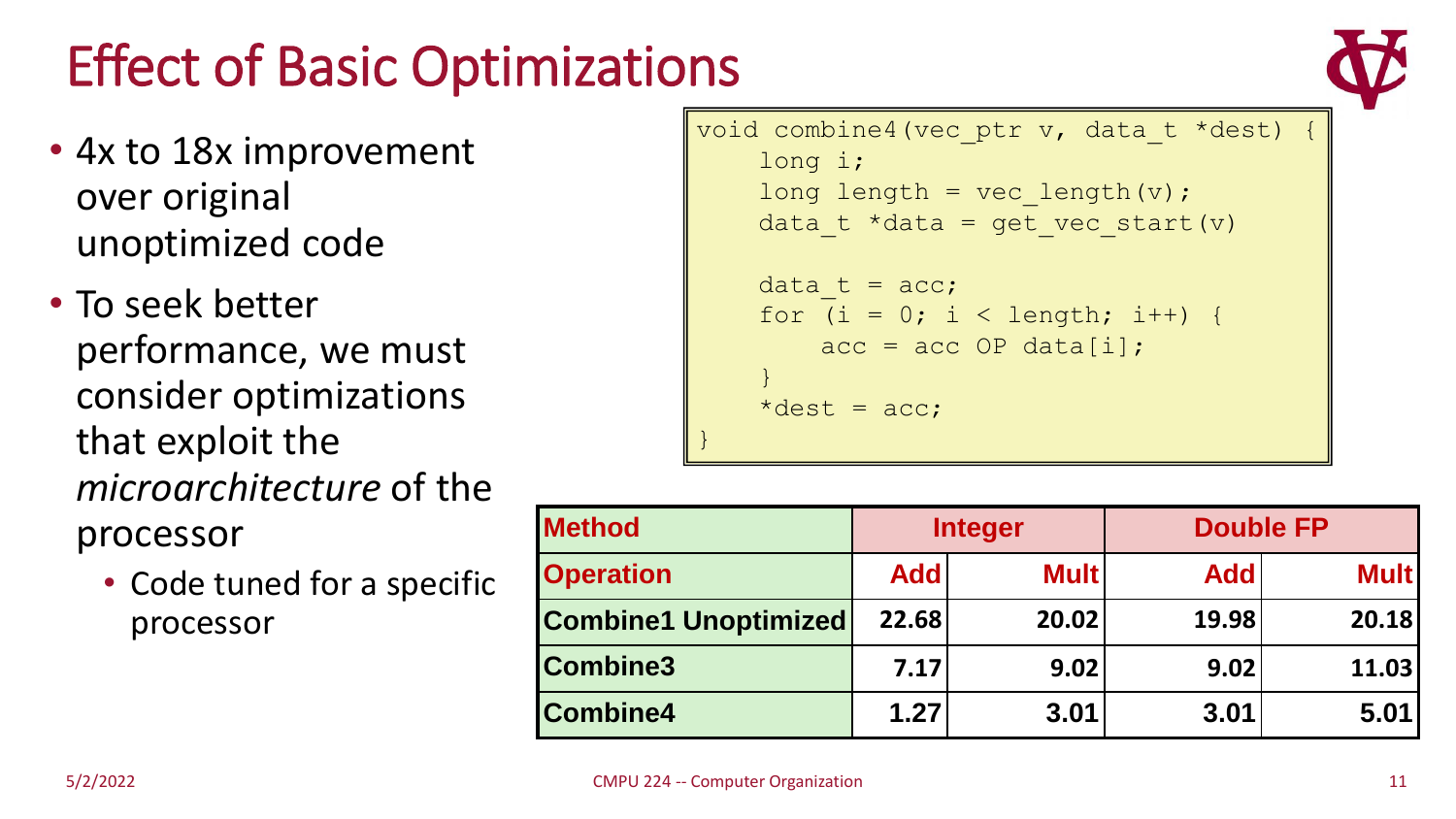### Exploiting Instruction-Level Parallelism



- Need general understanding of modern processor design
	- Hardware can execute multiple instructions in parallel
- Performance limited by data dependencies
- Simple transformations can yield dramatic performance improvement
	- Compilers often cannot make these transformations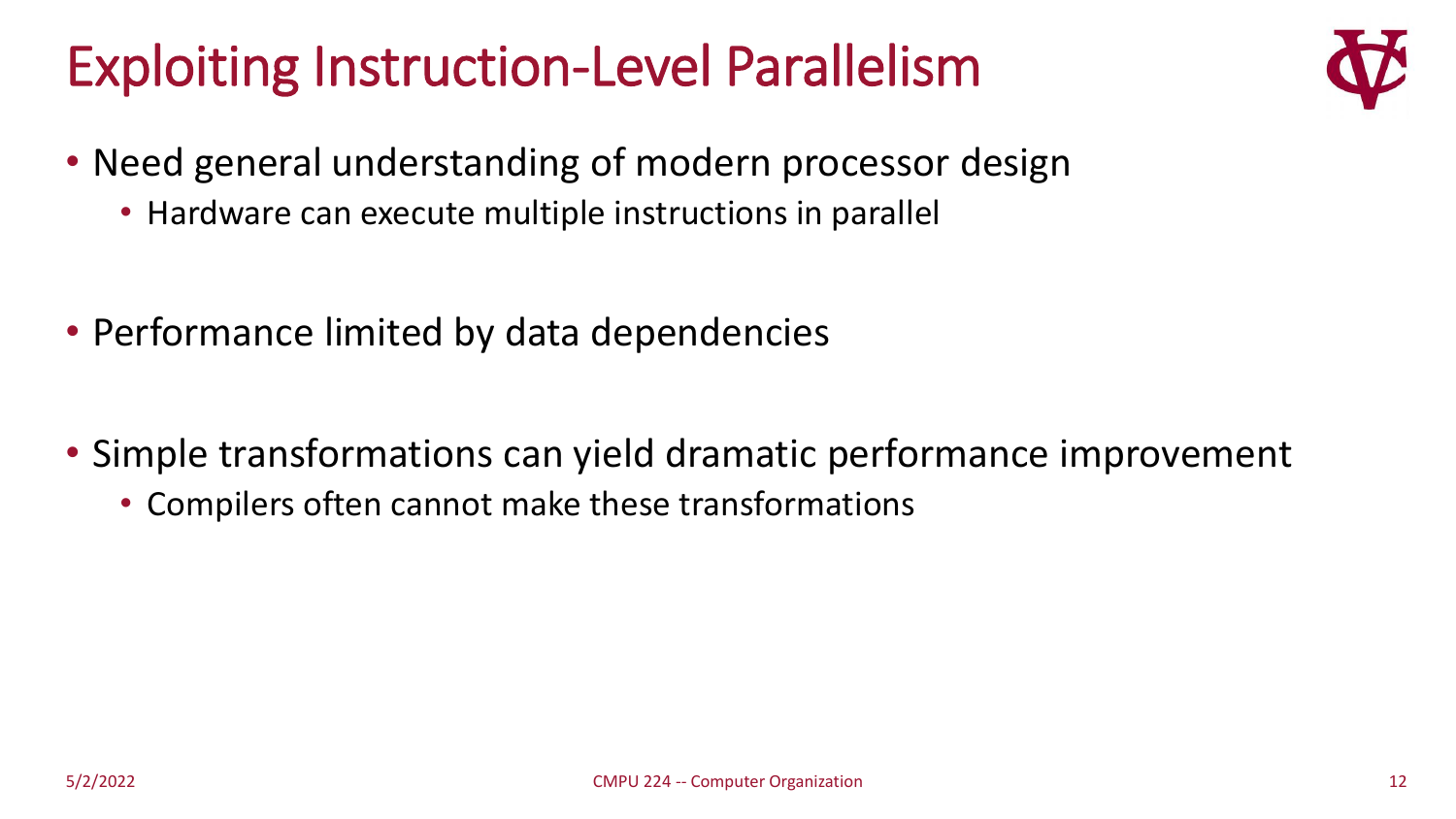#### Superscalar Processor



- **Superscalar processors** can issue and execute *multiple instructions in one cycle*
- Most modern CPUs are superscalar
	- Intel: since Pentium (1993)
- Instructions are retrieved from a sequential instruction stream and are usually scheduled dynamically
- Benefit: without programming effort, superscalar processor can take advantage of a program's *instruction level parallelism*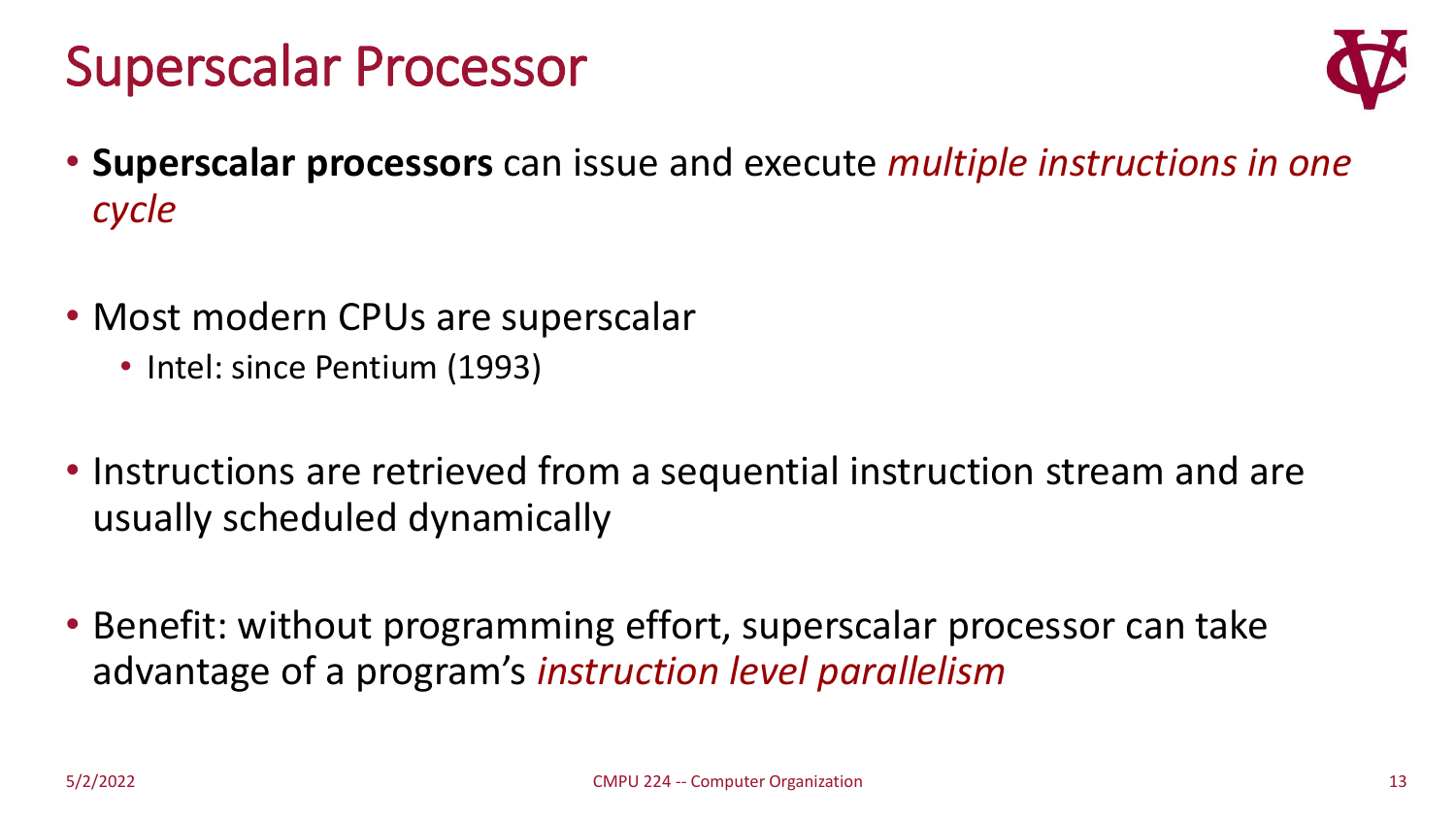### Modern CPU Design



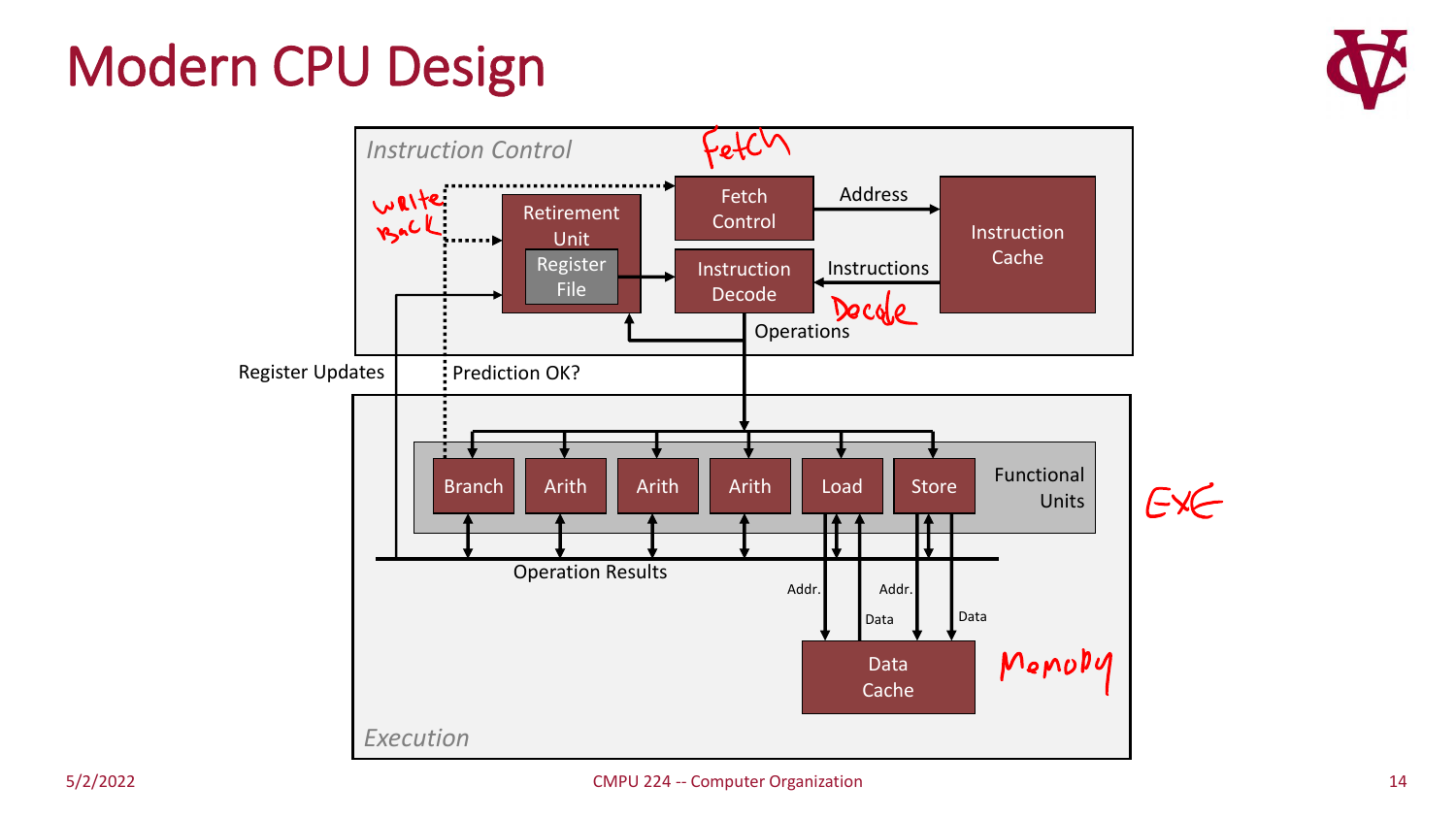#### Haswell CPU



- 8 Total Functional Units
- Multiple instructions can execute in parallel



#### Some instructions take > 1 cycle, but can be pipelined

| <b>Instruction</b>             | <b>Latency</b> | Cycles/Issue |
|--------------------------------|----------------|--------------|
| Load / Store                   |                |              |
| <b>Integer Multiply</b>        |                |              |
| <b>Integer/Long Divide</b>     | $3 - 30$       | $3 - 30$     |
| Single/Double FP Multiply      |                |              |
| Single/Double FP Add           | 3              | $\mathbf{1}$ |
| <b>Single/Double FP Divide</b> | $3 - 15$       | $3 - 15$     |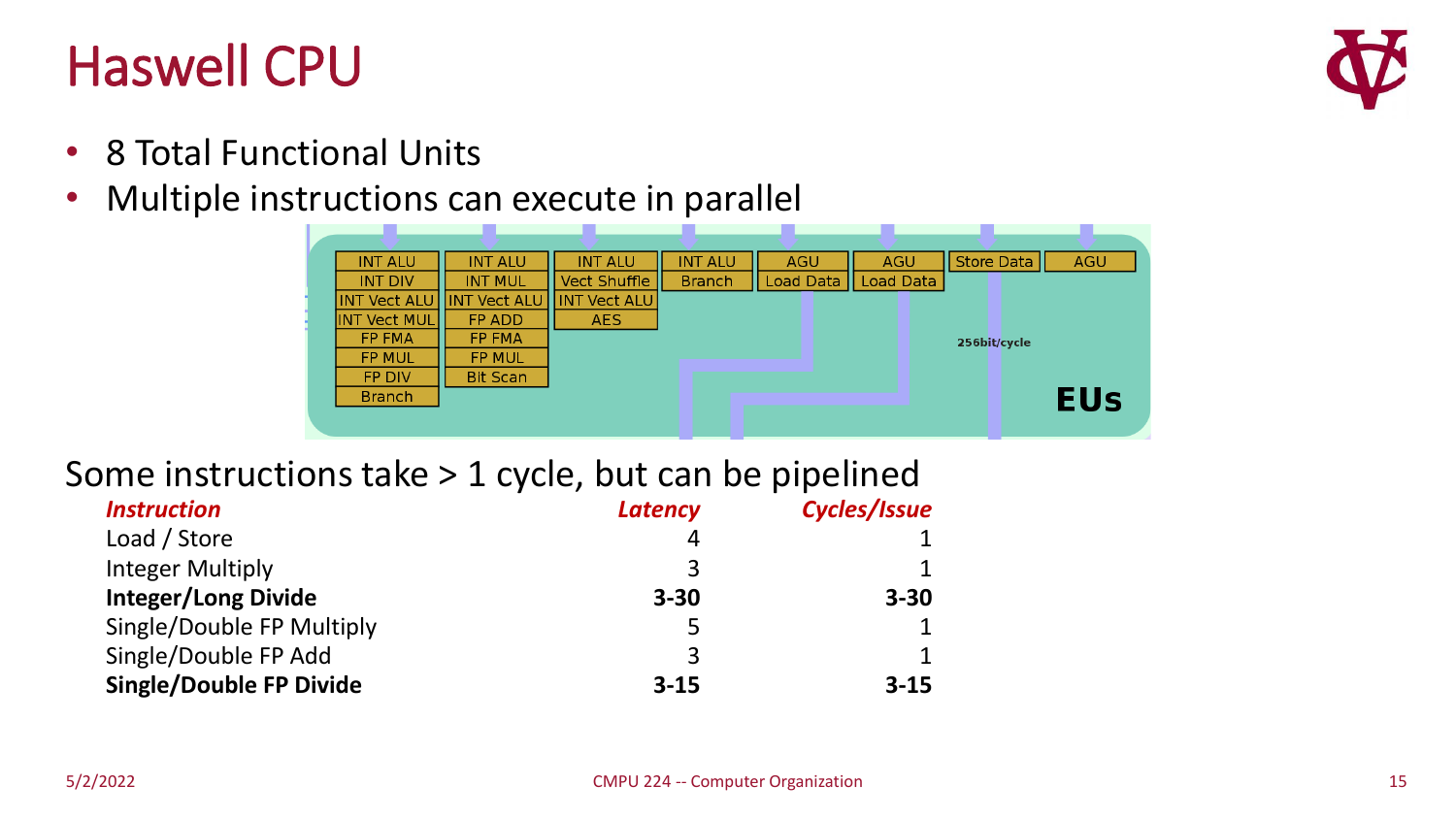# Pipelined Functional Units

long mult eg(long a, long b, long c) { long  $p1 = a * b$ ; long  $p2 = a * c$ ; long  $p3 = p1 * p2;$ return p3; }





|         | <b>Time</b> |             |                                   |                                         |         |         |         |
|---------|-------------|-------------|-----------------------------------|-----------------------------------------|---------|---------|---------|
|         |             |             | 3                                 | 4                                       | ל       | 6       |         |
| Stage 1 | $a*b$       | $a \star c$ |                                   |                                         | $p1*p2$ |         |         |
| Stage 2 |             | $a*b$       | $a \star c$                       |                                         |         | $p1*p2$ |         |
| Stage 3 |             |             | $a*b$<br>$\overline{\phantom{a}}$ | $a \star c$<br>$\overline{\phantom{a}}$ |         |         | $p1*p2$ |

- Divide computation into stages  $P^1$   $P^2$
- Pass partial computations from stage to stage
- Stage i can start on new computation once values passed to i+1
- E.g., complete 3 multiplications in 7 cycles, even though each requires 3 cycles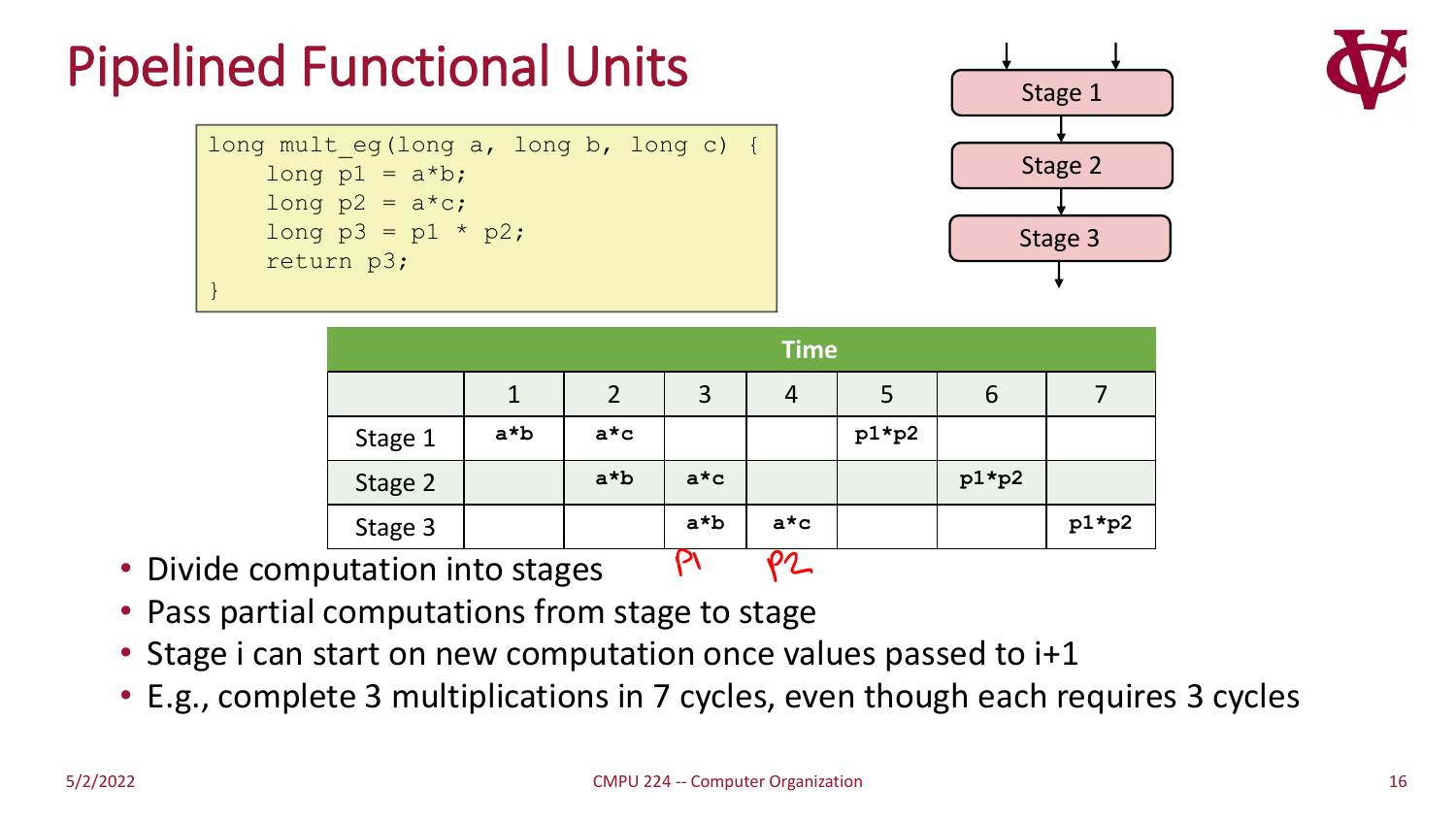#### x86-64 Compilation of Combine4



• Inner Loop (Case: Integer Multiply)

| .L519:      |                                                                   | $#$ Loop:          |
|-------------|-------------------------------------------------------------------|--------------------|
|             | $imull$ ( $\frac{2}{3}rax, \frac{2}{3}rdx, 4$ ), $\frac{2}{3}ecx$ | # t = t * d[i]     |
|             | addq $$1,$ $$rdx$                                                 | $\#$ i++           |
| cmpg        | %rdx, %rbp                                                        | # Compare length:i |
| $\exists$ a | .L519                                                             | # If >, qoto Loop  |

| <b>Method</b>           | <b>Integer</b> |             |            |             | <b>Double FP</b> |  |
|-------------------------|----------------|-------------|------------|-------------|------------------|--|
| <b>Operation</b>        | <b>Add</b>     | <b>Mult</b> | <b>Add</b> | <b>Mult</b> |                  |  |
| <b>Combine4</b>         | 1.27           | 3.01        | 3.01       | 5.01        |                  |  |
| Latency<br><b>Bound</b> | 1.00           | 3.00        | 3.00       | 5.00        |                  |  |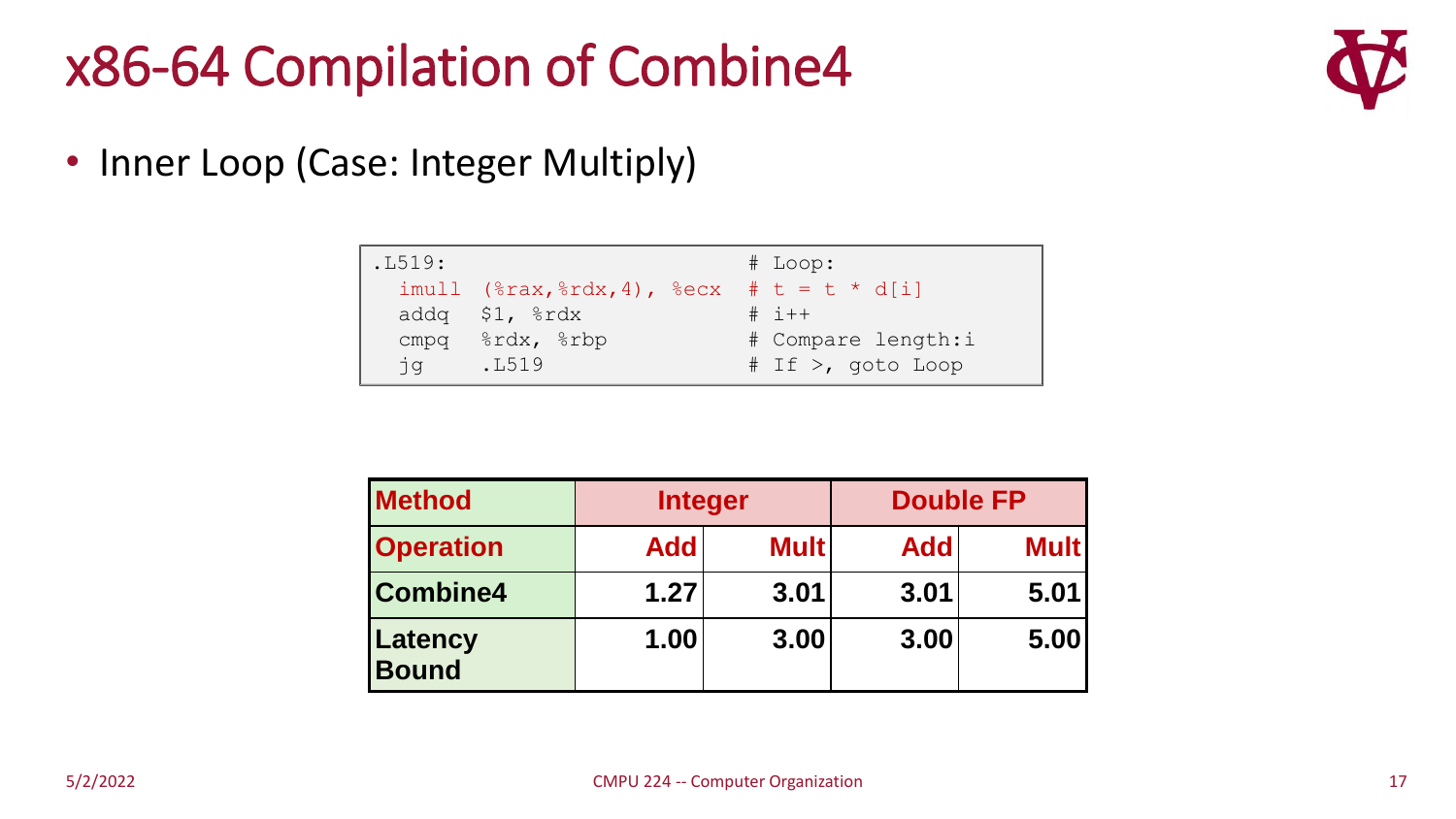# Loop Unrolling (2x1)



• Perform 2x more useful work per iteration

```
void unroll2a_combine(vec_ptr v, data_t *dest)
{
    long length = vec length(v);
    long limit = length-1;
    data t *d = get vec start(v);
    data t x = 1DENT;
    long i;
    /* Combine 2 elements at a time */
    for (i = 0; i < 1 imit; i+=2 {
       x = (x \t{OP} d[i]) \t{OP} d[i+1];}
    /* Finish any remaining elements */
    for (i \ i < length; i++) {
       x = x OP d[i];
    }
    *dest = x;
}
```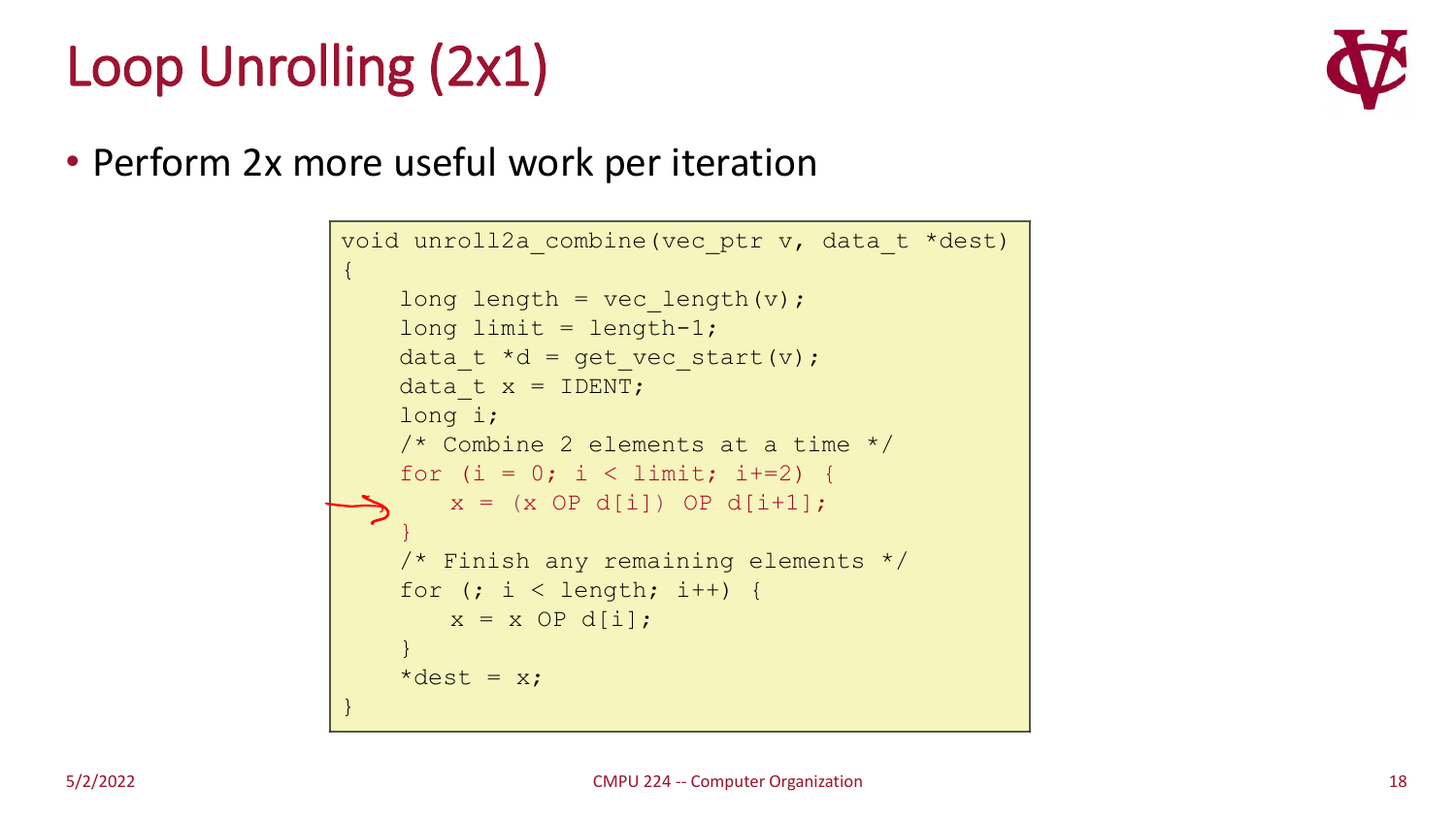# Effect of Loop Unrolling



| <b>Method</b>           | <b>Integer</b> |             | <b>Double FP</b> |             |
|-------------------------|----------------|-------------|------------------|-------------|
| <b>Operation</b>        | <b>Add</b>     | <b>Mult</b> | <b>Add</b>       | <b>Mult</b> |
| Combine4                | 1.27           | 3.01        | 3.01             | 5.01        |
| <b>Unroll 2x1</b>       | 1.01           | 3.01        | 3.01             | 5.01        |
| Latency<br><b>Bound</b> | 1.00           | 3.00        | 3.00             | 5.00        |

- Reduces overhead to integer add
	- Achieves latency bound
- Others don't improve. *Why?*
	- Still sequential dependency

 $x = (x \t{OP} d[i]) \t{OP} d[i+1];$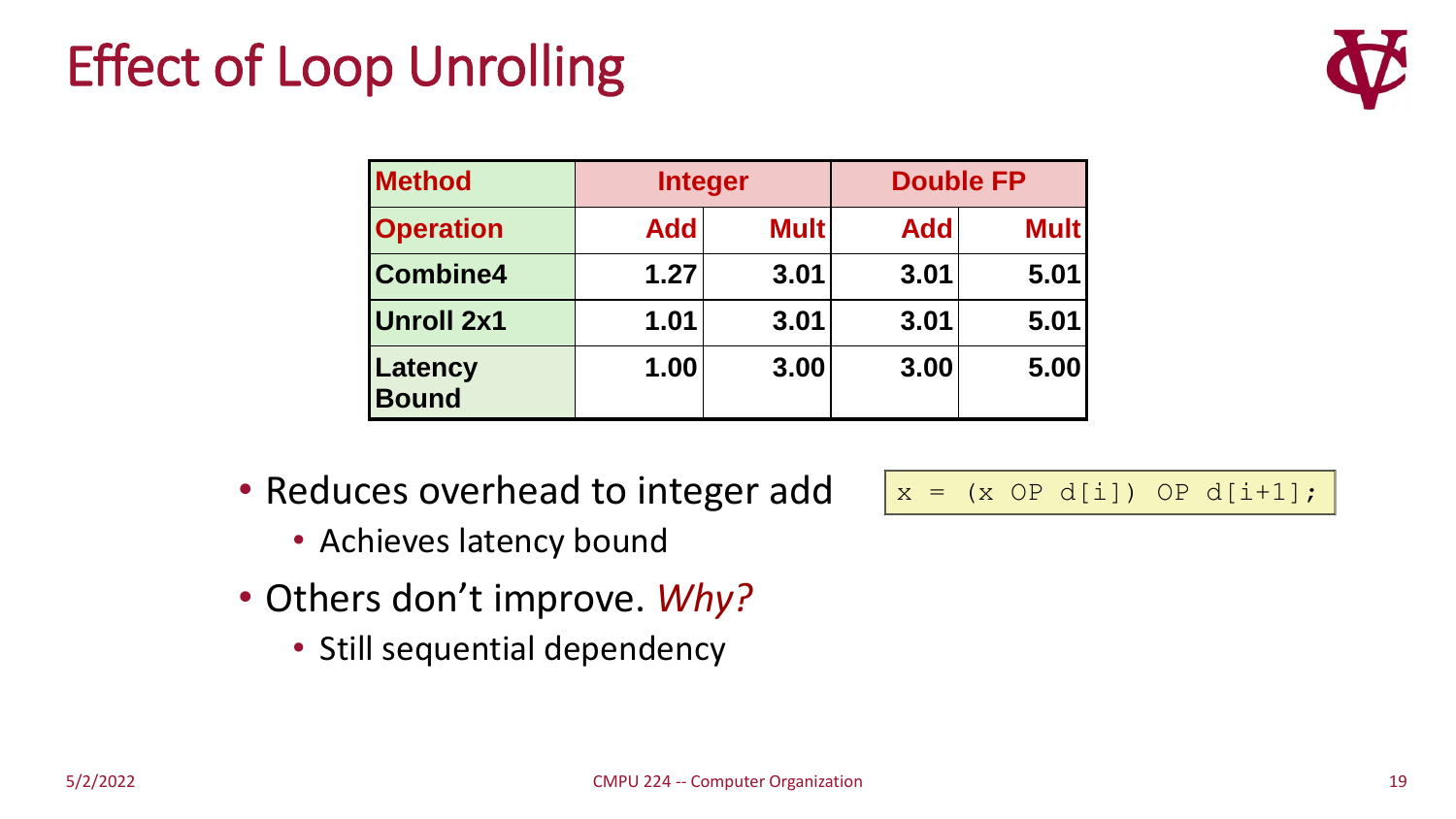# Combine4 = Serial Computation  $(OP = *)$

- Computation (length=8) **((((((((1 \* d[0]) \* d[1]) \* d[2]) \* d[3]) \* d[4]) \* d[5]) \* d[6]) \* d[7])**
- Sequential dependence
	- Performance: determined by latency of OP



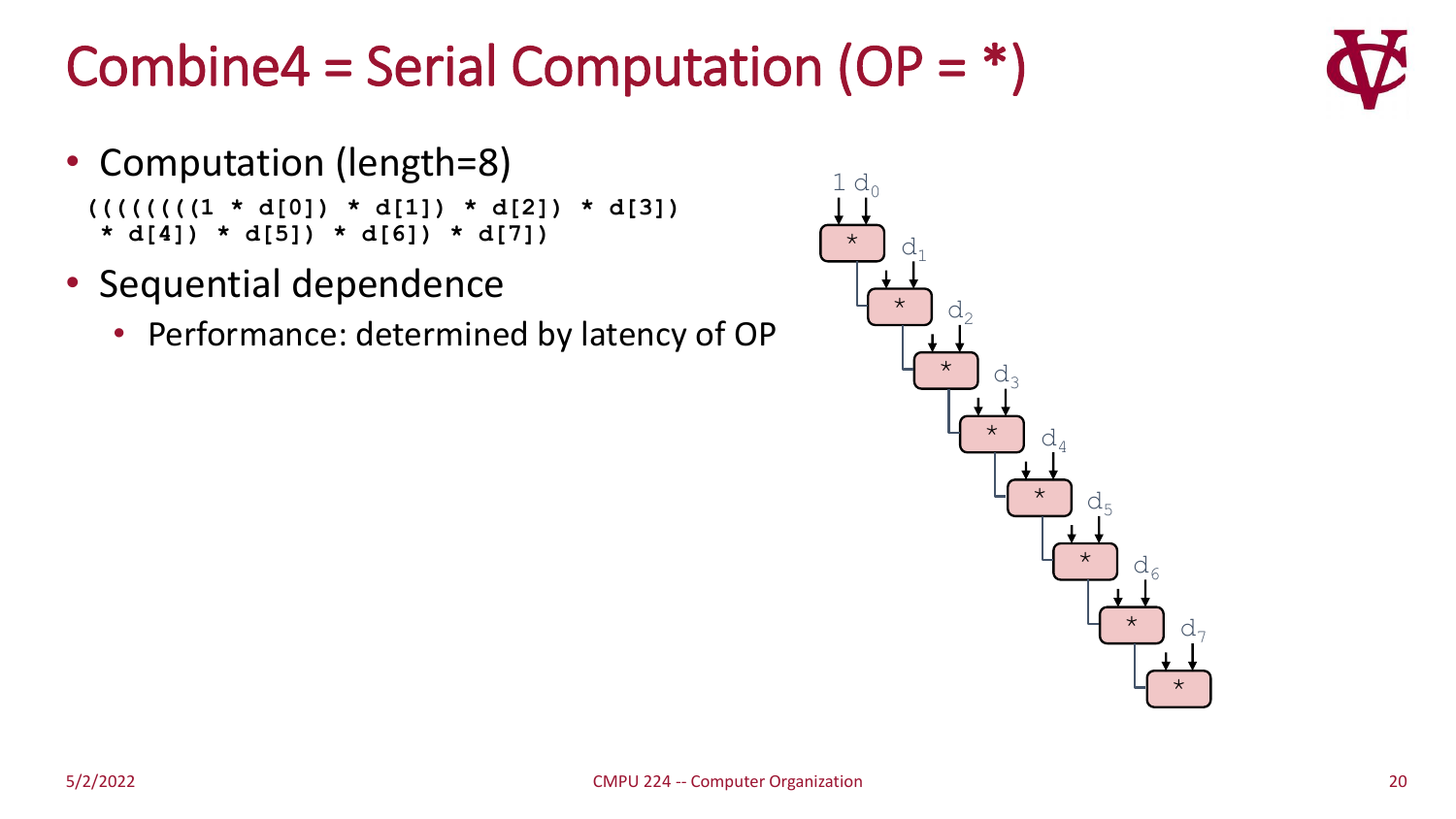# Loop Unrolling with Reassociation (2x1a)





- Can this change the result of the computation?
- Yes, for floating point numbers. *Why?*
	- Floating point numbers are not associative in all cases!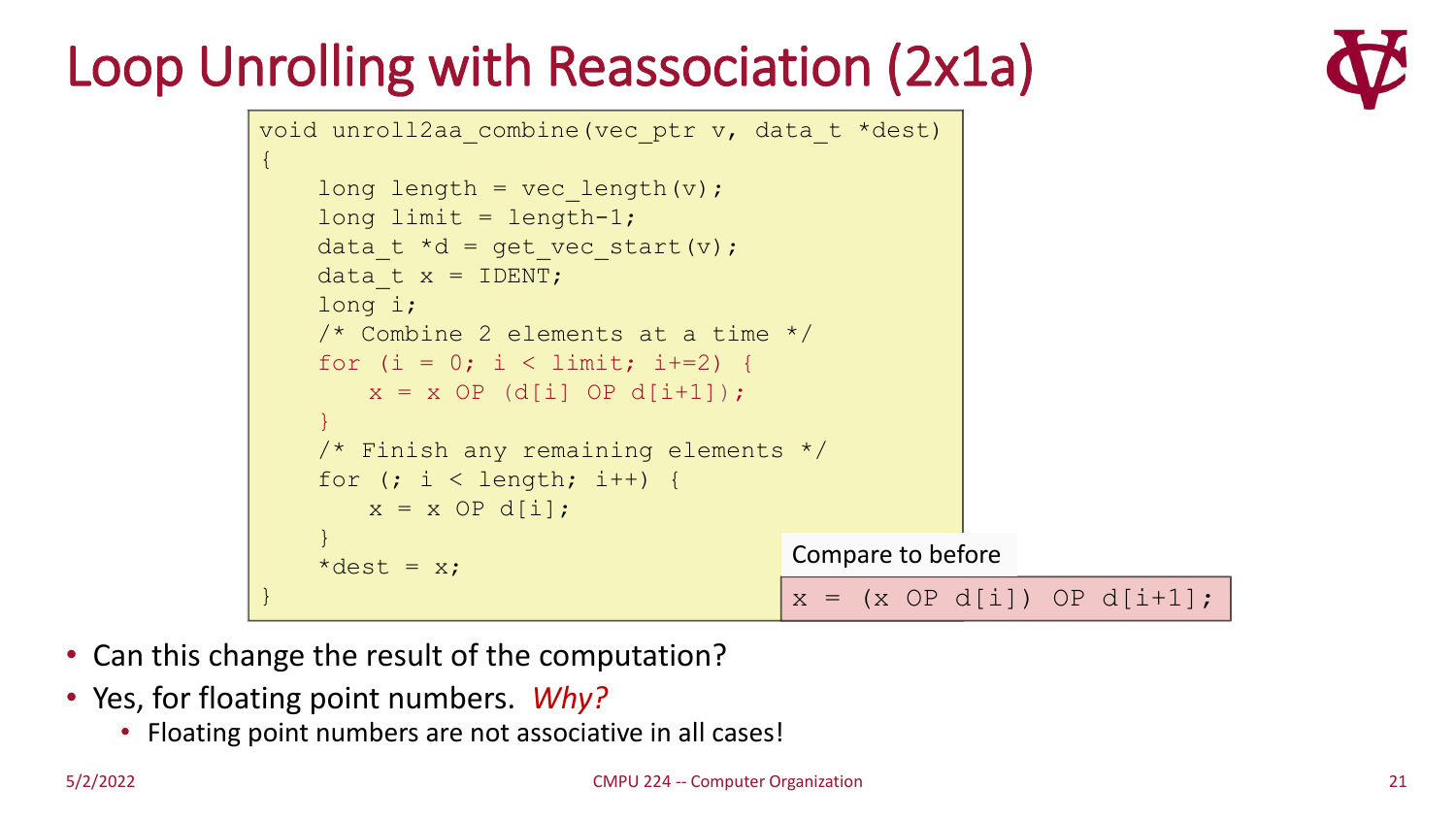# Effect of Reassociation



| <b>Method</b>              | <b>Integer</b> |             |            | <b>Double FP</b> |
|----------------------------|----------------|-------------|------------|------------------|
| <b>Operation</b>           | <b>Add</b>     | <b>Mult</b> | <b>Add</b> | <b>Mult</b>      |
| <b>Combine4</b>            | 1.27           | 3.01        | 3.01       | 5.01             |
| <b>Unroll 2x1</b>          | 1.01           | 3.01        | 3.01       | 5.01             |
| <b>Unroll 2x1a</b>         | 1.01           | 1.51        | 1.51       | 2.51             |
| Latency<br><b>Bound</b>    | 1.00           | 3.00        | 3.00       | 5.00             |
| Throughput<br><b>Bound</b> | 0.50           | 1.00        | 1.00       | 0.50             |



- Nearly 2x speedup for Int \*, FP +, FP \*
	- Reason: Breaks sequential dependency

2 func. units for FP \* 2 func. units for load

 $x = x$  OP (d[i] OP d[i+1]);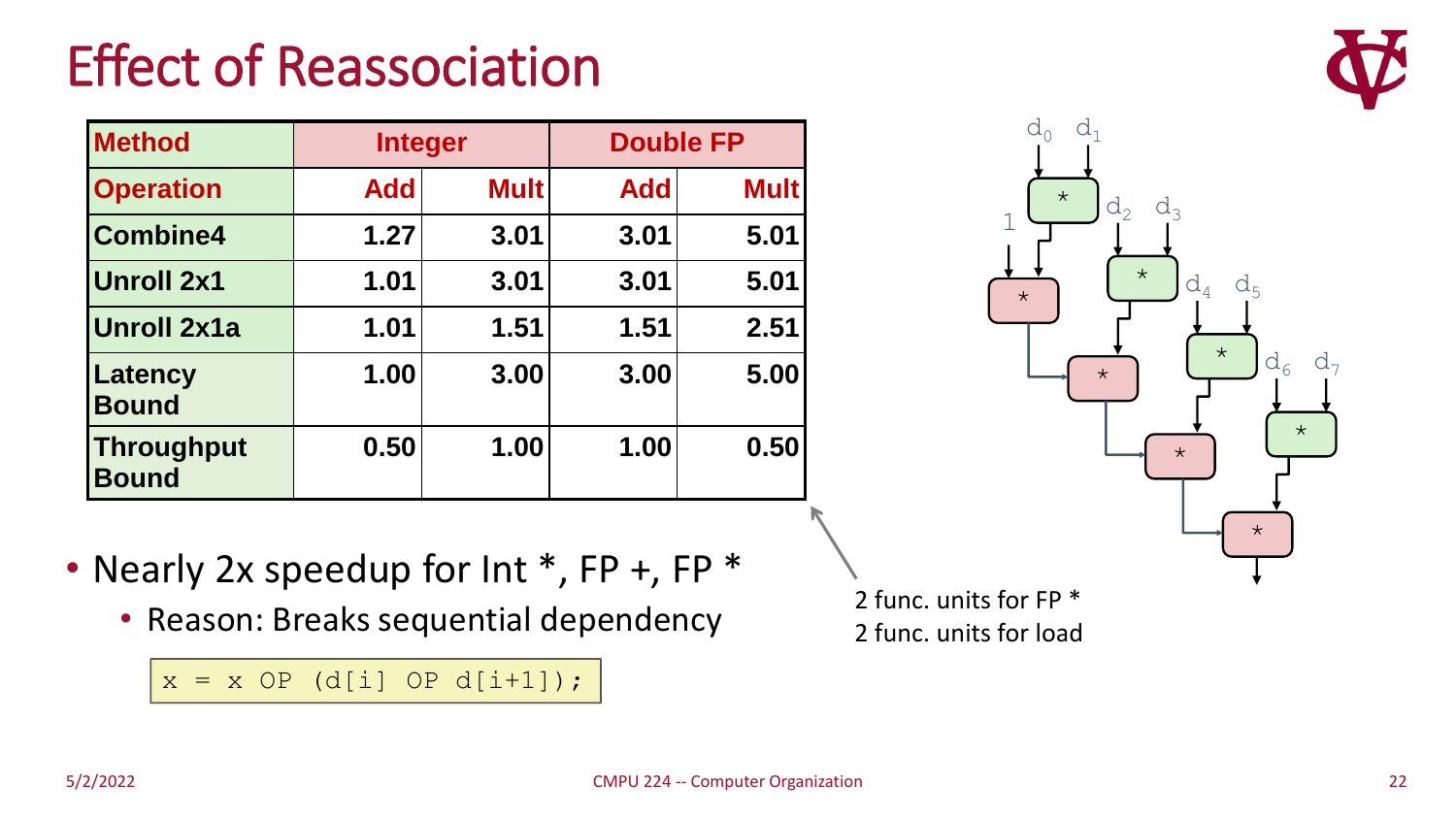# Loop Unrolling with Separate Accumulators (2x2)

 $\{$ 

}

• Different form of reassociation

void unroll2a combine(vec ptr v, data t \*dest)

```
long length = vec length(v);
long limit = length-1;
data t *d = qet vec start(v);
data t x0 = 1DENT;
data t x1 = IDENT;long i;
/* Combine 2 elements at a time */
for (i = 0; i < 1imit; i+=2) {
  x0 = x0 OP d[i];
  x1 = x1 OP d[i+1];
}
/* Finish any remaining elements */
for (j \ i < length; i++) {
   x0 = x0 OP d[i];
}
*dest = x0 OP x1;
```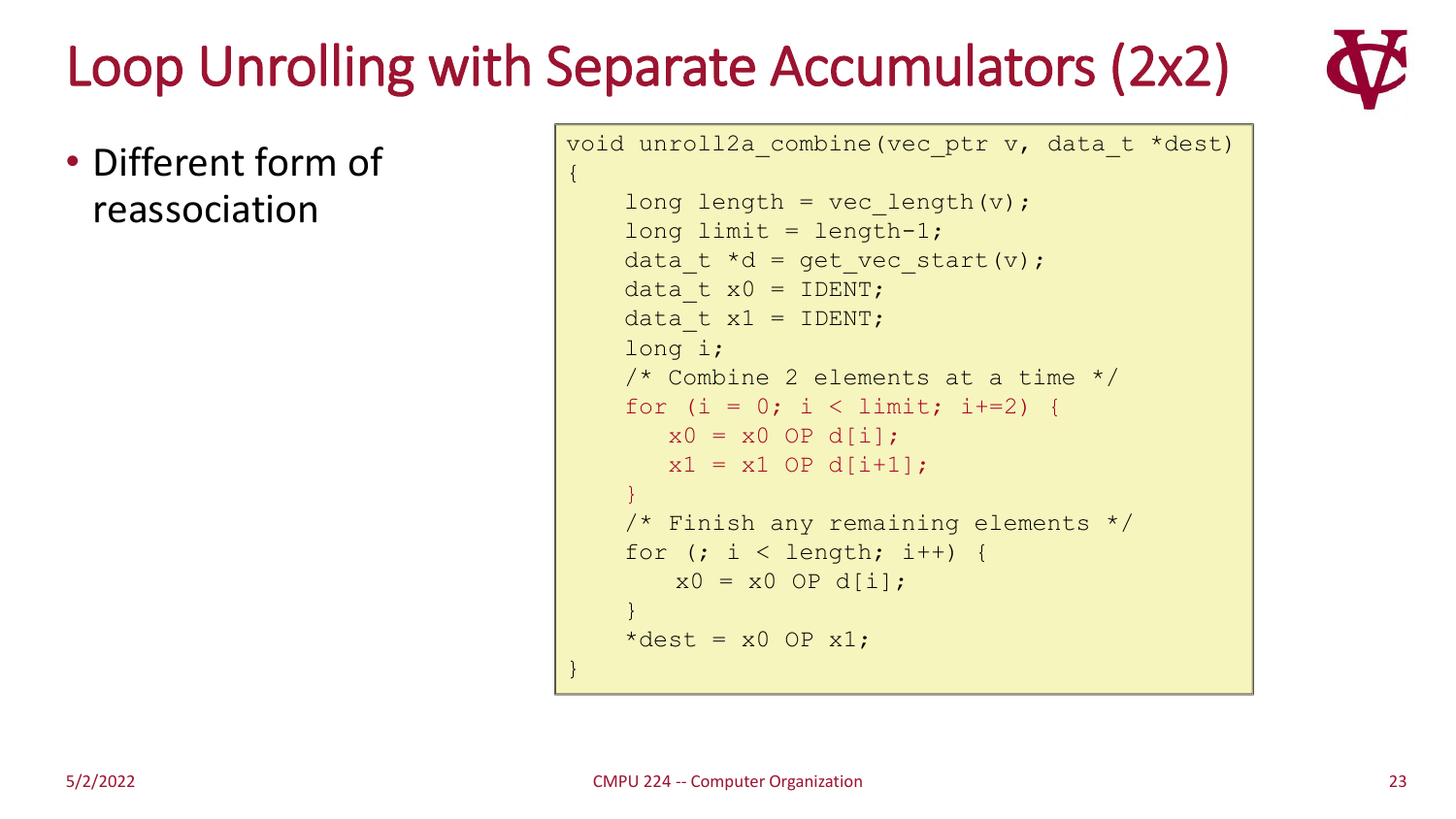### Effect of Separate Accumulators



| <b>Method</b>           | <b>Integer</b> |             |            | <b>Double FP</b> |
|-------------------------|----------------|-------------|------------|------------------|
| <b>Operation</b>        | <b>Add</b>     | <b>Mult</b> | <b>Add</b> | <b>Mult</b>      |
| <b>Combine4</b>         | 1.27           | 3.01        | 3.01       | 5.01             |
| <b>Unroll 2x1</b>       | 1.01           | 3.01        | 3.01       | 5.01             |
| <b>Unroll 2x1a</b>      | 1.01           | 1.51        | 1.51       | 2.51             |
| <b>Unroll 2x2</b>       | 0.81           | 1.51        | 1.51       | 2.51             |
| <b>Latency Bound</b>    | 1.00           | 3.00        | 3.00       | 5.00             |
| <b>Throughput Bound</b> | 0.50           | 1.00        | 1.00       | 0.50             |

- 2x speedup (over unroll2x1) for Int \*, FP +, FP \*
- Int + makes use of two load units

 $x0 = x0$  OP d[i];  $x1 = x1$  OP d[i+1];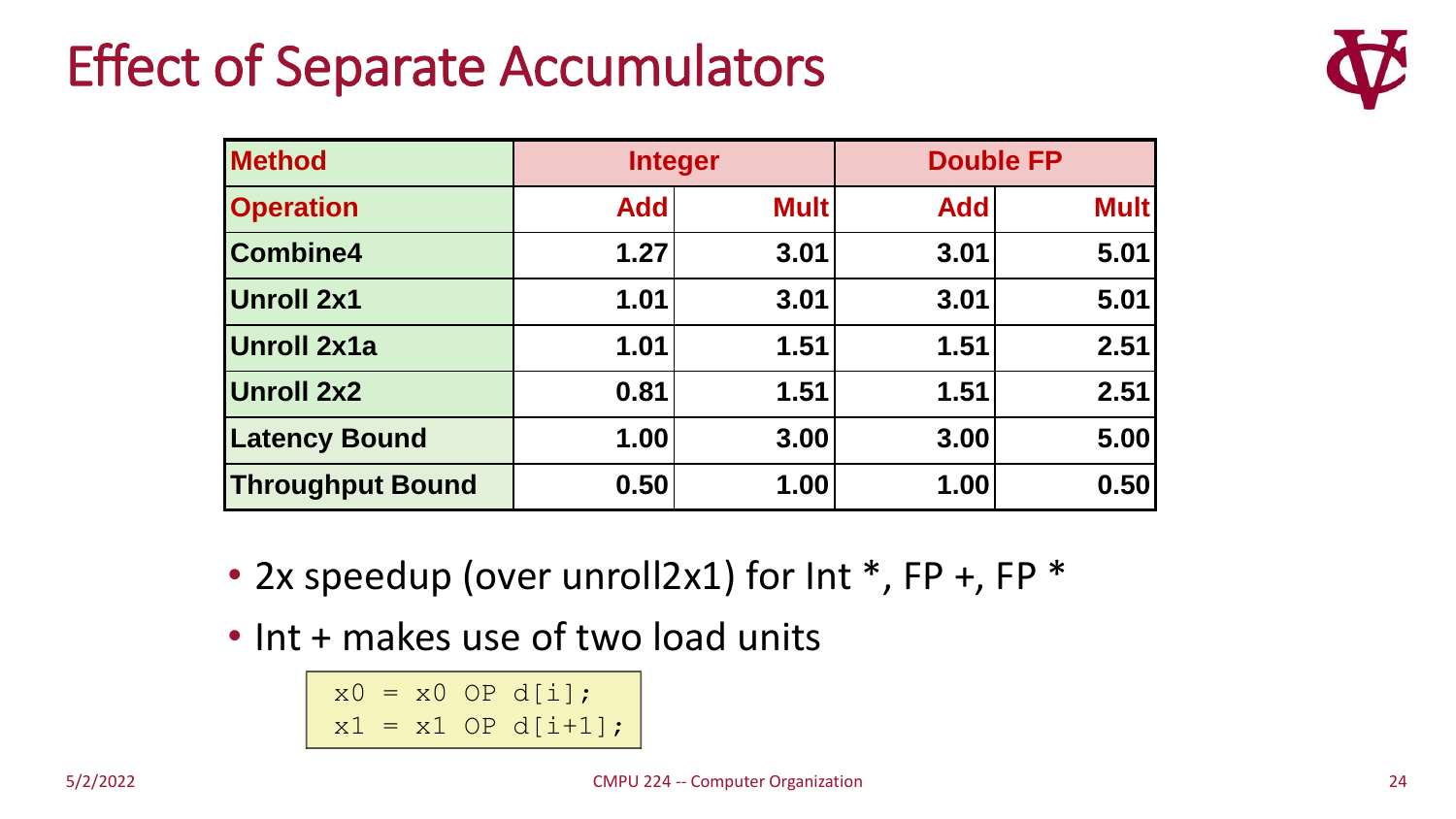#### Separate Accumulators

 $x0 = x0$  OP d[i];

 $x1 = x1$  OP d[i+1];



#### • **What changed:**

• Two independent "streams" of operations

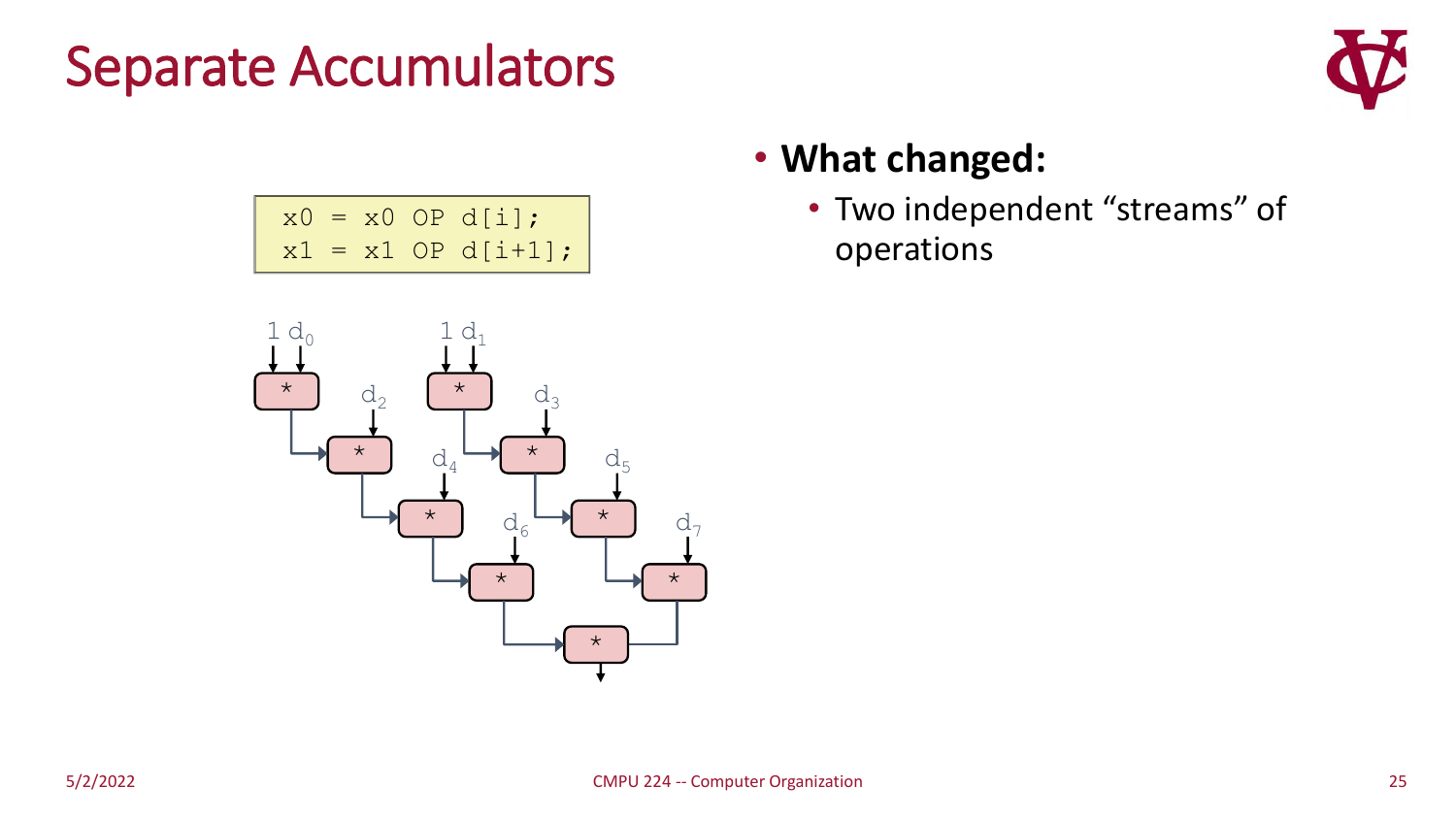# Unrolling & Accumulating



#### • Idea

- Can unroll to any degree L
- Can accumulate K results in parallel
- L must be multiple of K
- Limitations
	- Diminishing returns
		- Cannot go beyond throughput limitations of execution units
	- Large overhead for short lengths
		- Finish off iterations sequentially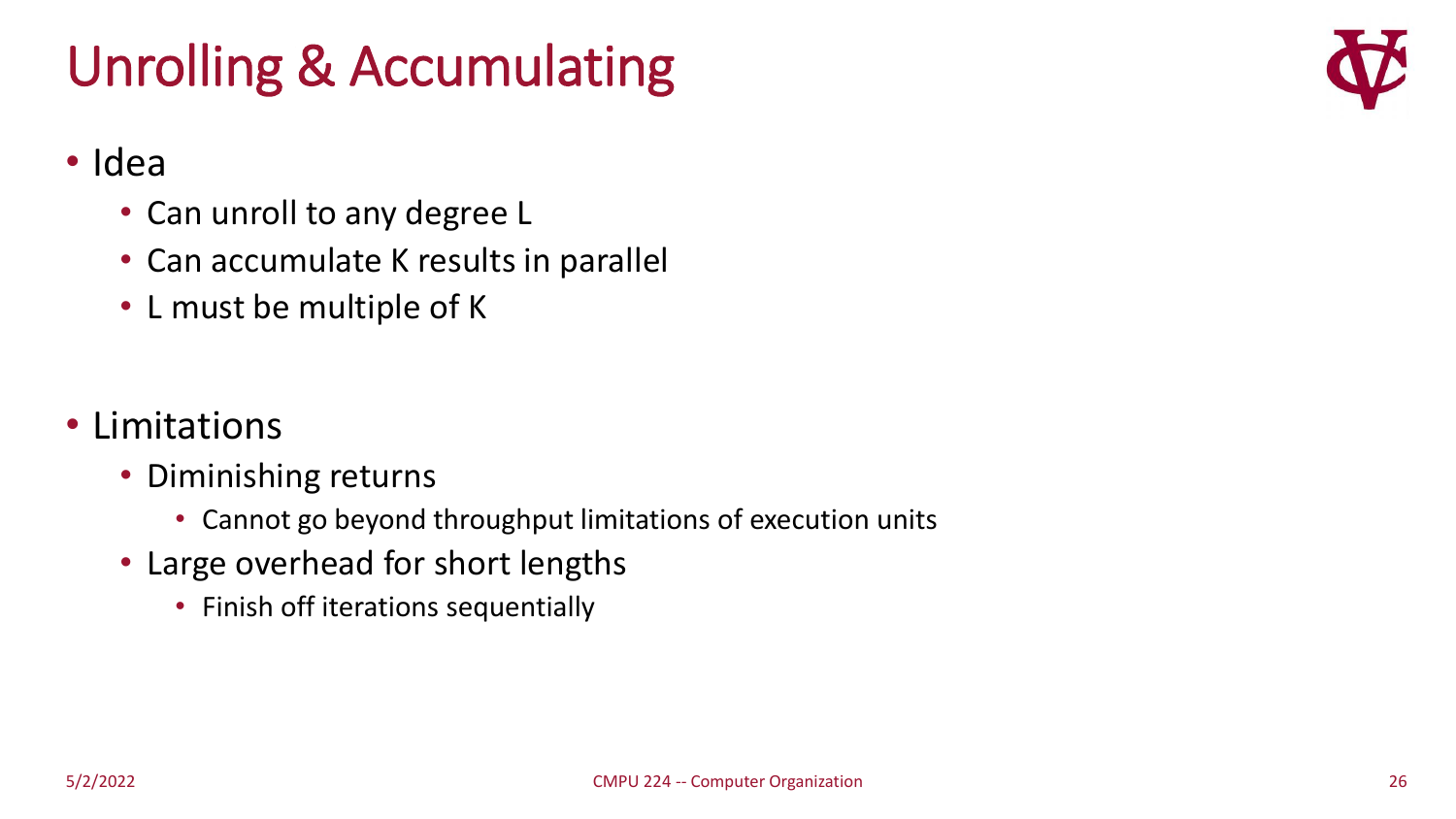# Unrolling & Accumulating: Double \*



- Case
	- Intel Haswell
	- Double FP Multiplication
	- Latency bound: 5.00. Throughput bound: 0.50 (Issue: 1, Capacity 2)

|              | $FP *$         | <b>Unrolling Factor L</b> |                |      |                |      |      |      |      |
|--------------|----------------|---------------------------|----------------|------|----------------|------|------|------|------|
|              | $\mathsf{K}$   | $\mathbf{1}$              | 2 <sup>2</sup> | 3    | $\overline{4}$ | 6    | 8    | 10   | 12   |
| Accumulators | $\mathbf{1}$   | 5.01                      | 5.01           | 5.01 | 5.01           | 5.01 | 5.01 | 5.01 |      |
|              | $\overline{2}$ |                           | 2.51           |      | 2.51           |      | 2.51 |      |      |
|              | $\overline{3}$ |                           |                | 1.67 |                |      |      |      |      |
|              | $\overline{4}$ |                           |                |      | 1.25           |      | 1.26 |      |      |
|              | 6              |                           |                |      |                | 0.84 |      |      | 0.88 |
|              | 8              |                           |                |      |                |      | 0.63 |      |      |
|              | 10             |                           |                |      |                |      |      | 0.51 |      |
|              | 12             |                           |                |      |                |      |      |      | 0.52 |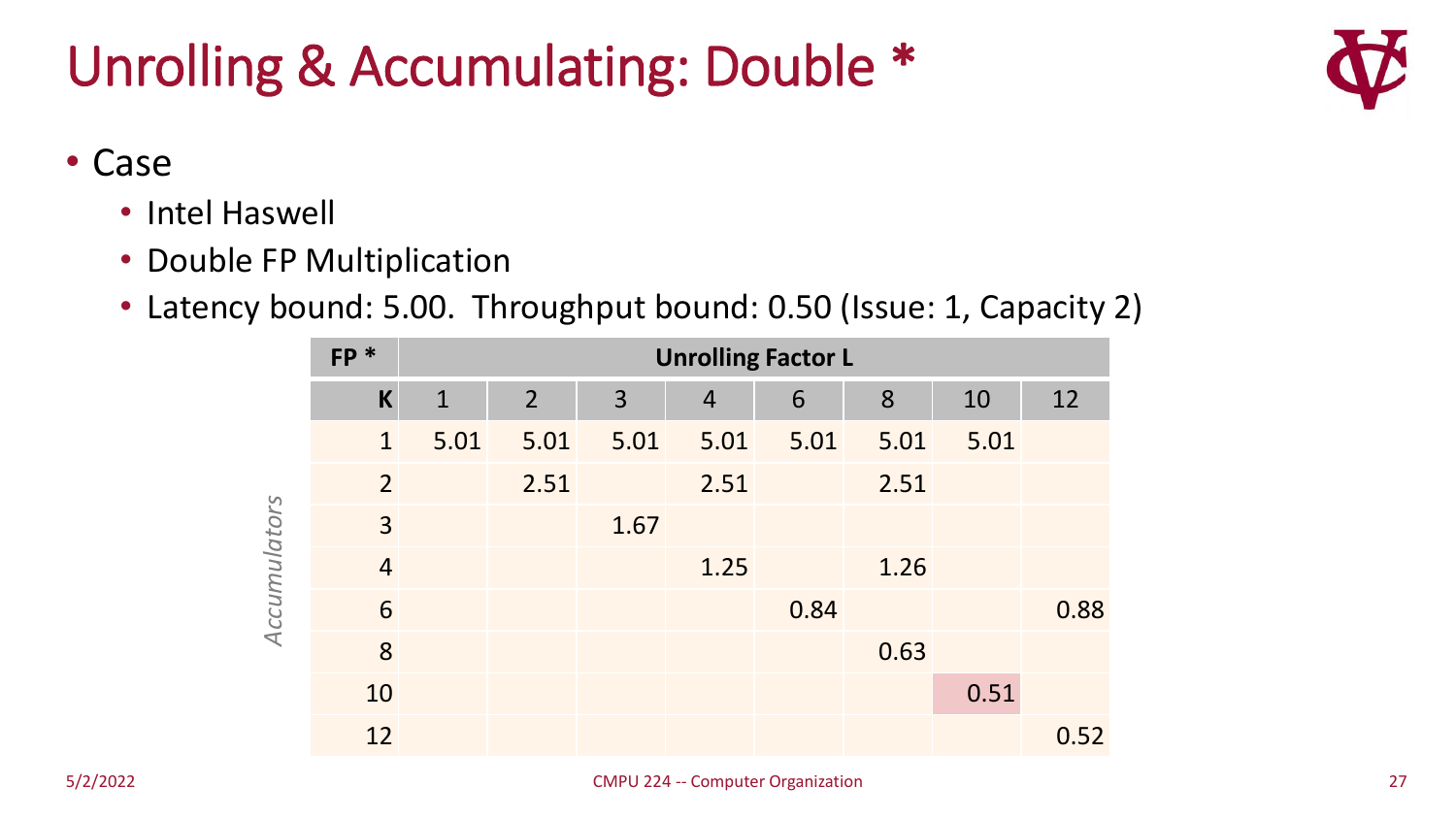# Unrolling & Accumulating: Int +



- Case
	- Intel Haswell
	- Integer addition
	- Latency bound: 1.00. Throughput bound: 0.50

|              | $FP *$         | <b>Unrolling Factor L</b> |                |      |                |      |      |      |      |
|--------------|----------------|---------------------------|----------------|------|----------------|------|------|------|------|
| Accumulators | $\mathsf{K}$   | $\mathbf{1}$              | $\overline{2}$ | 3    | $\overline{4}$ | 6    | 8    | 10   | 12   |
|              | $\mathbf{1}$   | 1.27                      | 1.01           | 1.01 | 1.01           | 1.01 | 1.01 | 1.01 |      |
|              | $\overline{2}$ |                           | 0.81           |      | 0.69           |      | 0.54 |      |      |
|              | $\overline{3}$ |                           |                | 0.74 |                |      |      |      |      |
|              | $\overline{4}$ |                           |                |      | 0.69           |      | 1.24 |      |      |
|              | 6              |                           |                |      |                | 0.56 |      |      | 0.56 |
|              | 8              |                           |                |      |                |      | 0.54 |      |      |
|              | 10             |                           |                |      |                |      |      | 0.54 |      |
|              | 12             |                           |                |      |                |      |      |      | 0.56 |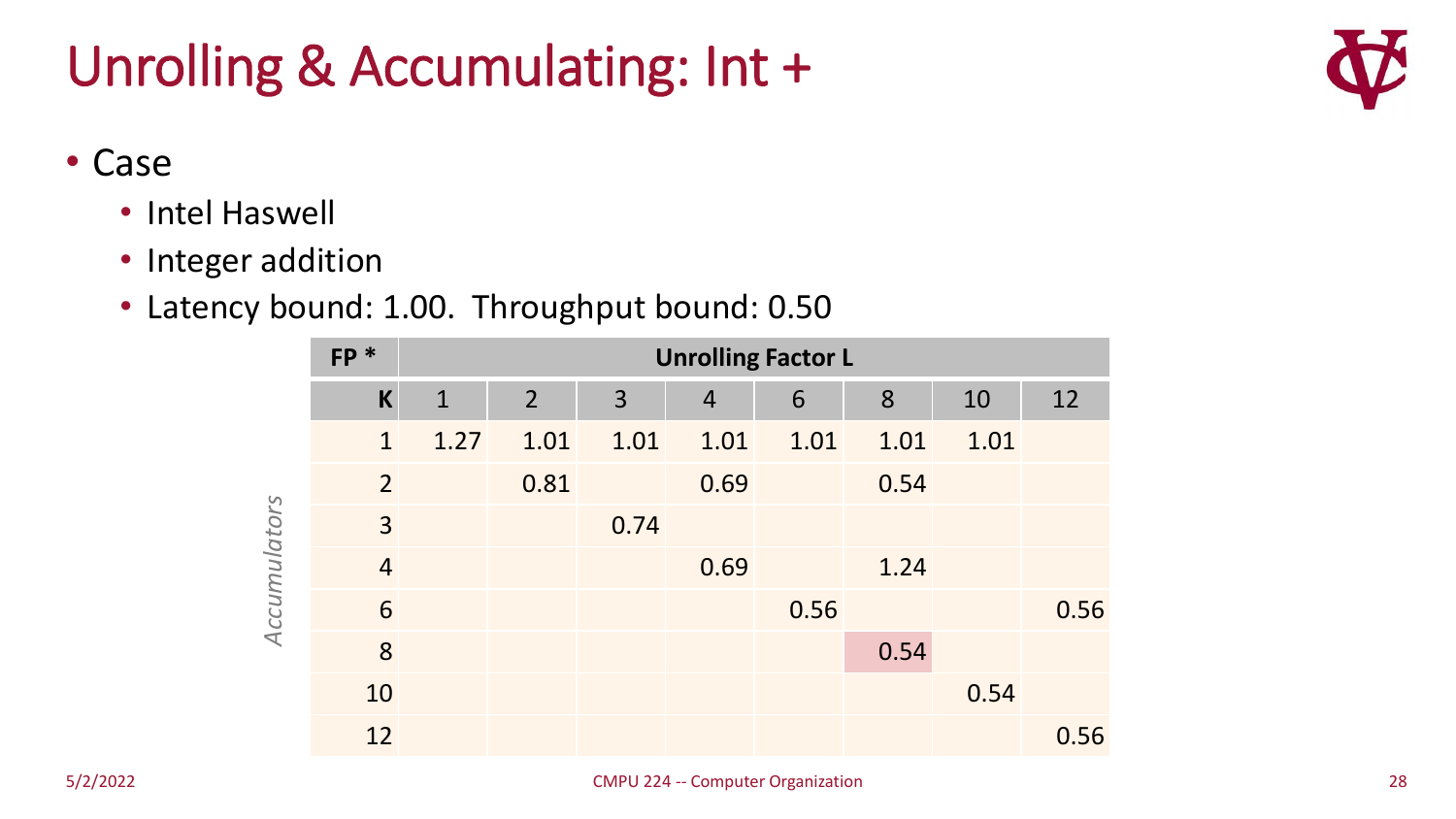### Achievable Performance



| <b>Method</b>           | <b>Integer</b> |             | <b>Double FP</b> |             |  |
|-------------------------|----------------|-------------|------------------|-------------|--|
| <b>Operation</b>        | <b>Add</b>     | <b>Mult</b> | <b>Add</b>       | <b>Mult</b> |  |
| <b>Best</b>             | 0.54           | 1.01        | 1.01             | 0.52        |  |
| <b>Latency Bound</b>    | 1.00           | 3.00        | 3.00             | 5.00        |  |
| <b>Throughput Bound</b> | 0.50           | 1.00        | 1.00             | 0.50        |  |

- Limited only by throughput of functional units
- Up to 42X improvement over original, unoptimized code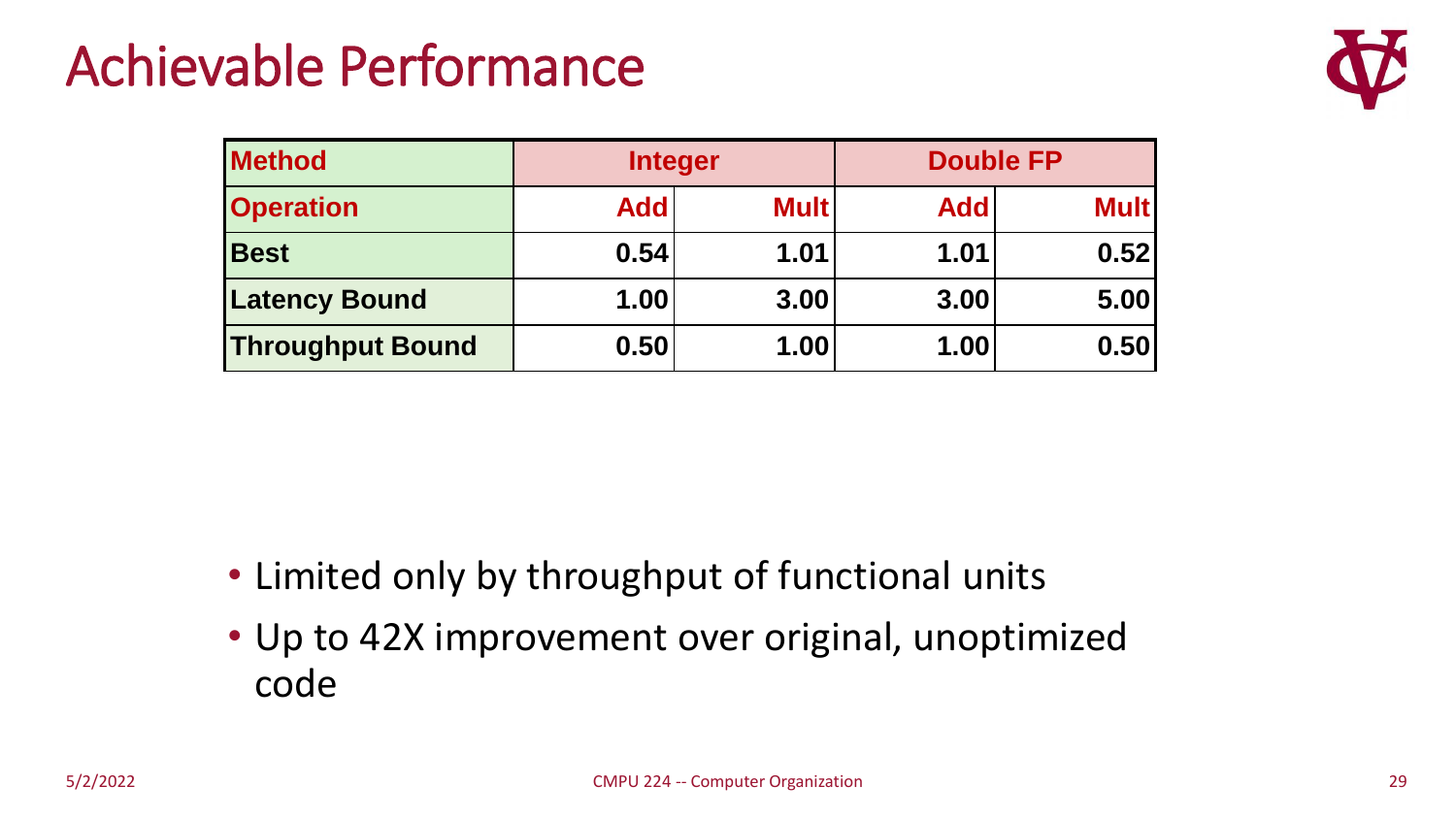### Factors Limiting Performance



- Why where there diminishing returns for loop unrolling and association?
	- Can't exceed the parallelism of the functional units
	- Register spilling
		- We only have a fixed number of registers that can hold temporary values in memory
		- Extra values will be stored on the stack (in memory)
- Mispredicted branches
	- Pipelined processors must guess which way a branch will go
	- If wrong, must discard the incorrect instructions and start again
	- Converting code to use conditional moves instead of branching can help
		- Good if branching is unpredictable
	- Mostly not a concern as branch prediction is very accurate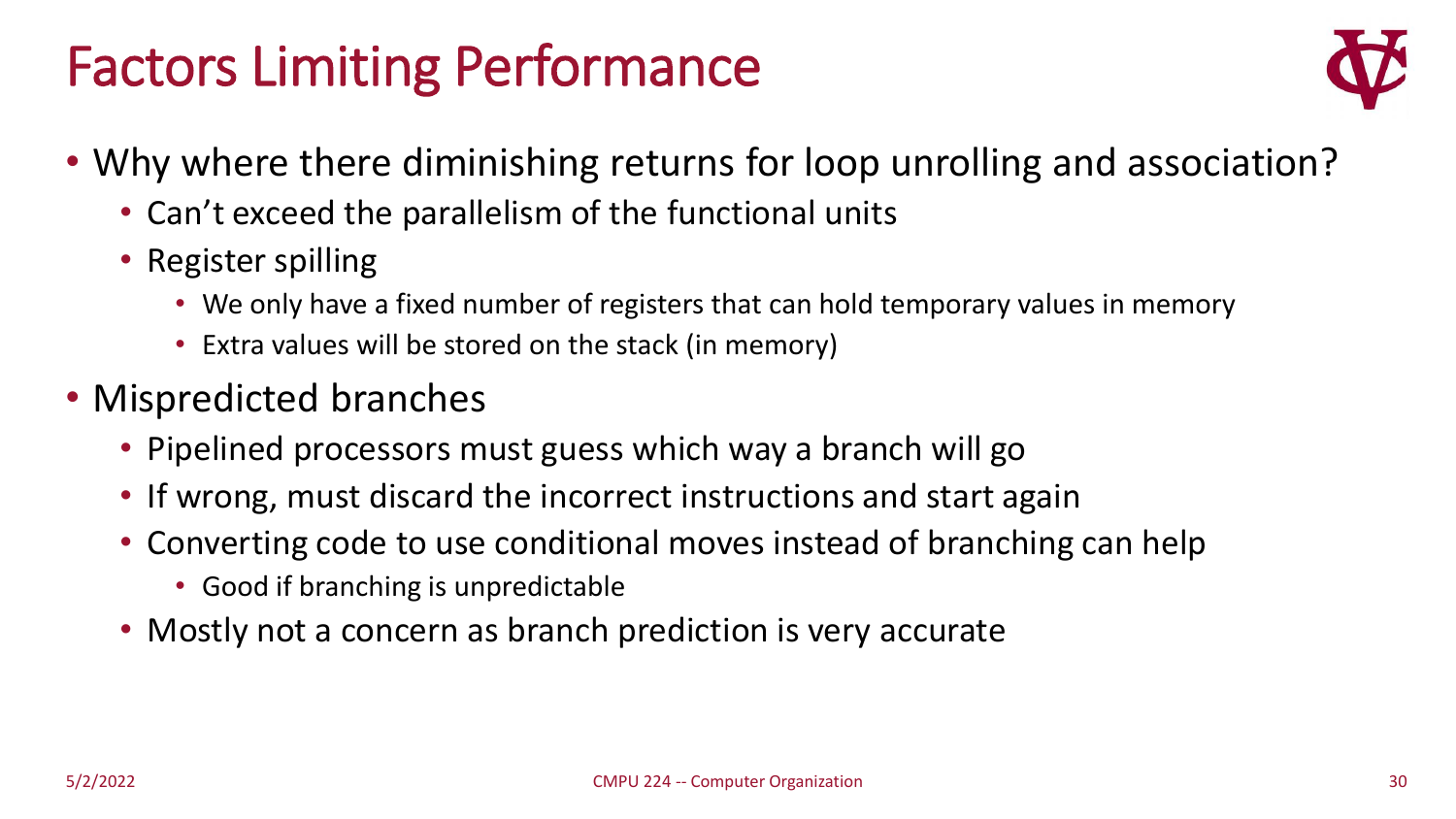# Getting High Performance

- Good compiler and flags
- Don't do anything silly
	- Watch out for hidden algorithmic inefficiencies
	- Write compiler-friendly code
		- Watch out for optimization blockers: procedure calls & memory references
	- Look carefully at innermost loops (where most work is done)
- Tune code for machine
	- Exploit instruction-level parallelism
	- Make code cache friendly